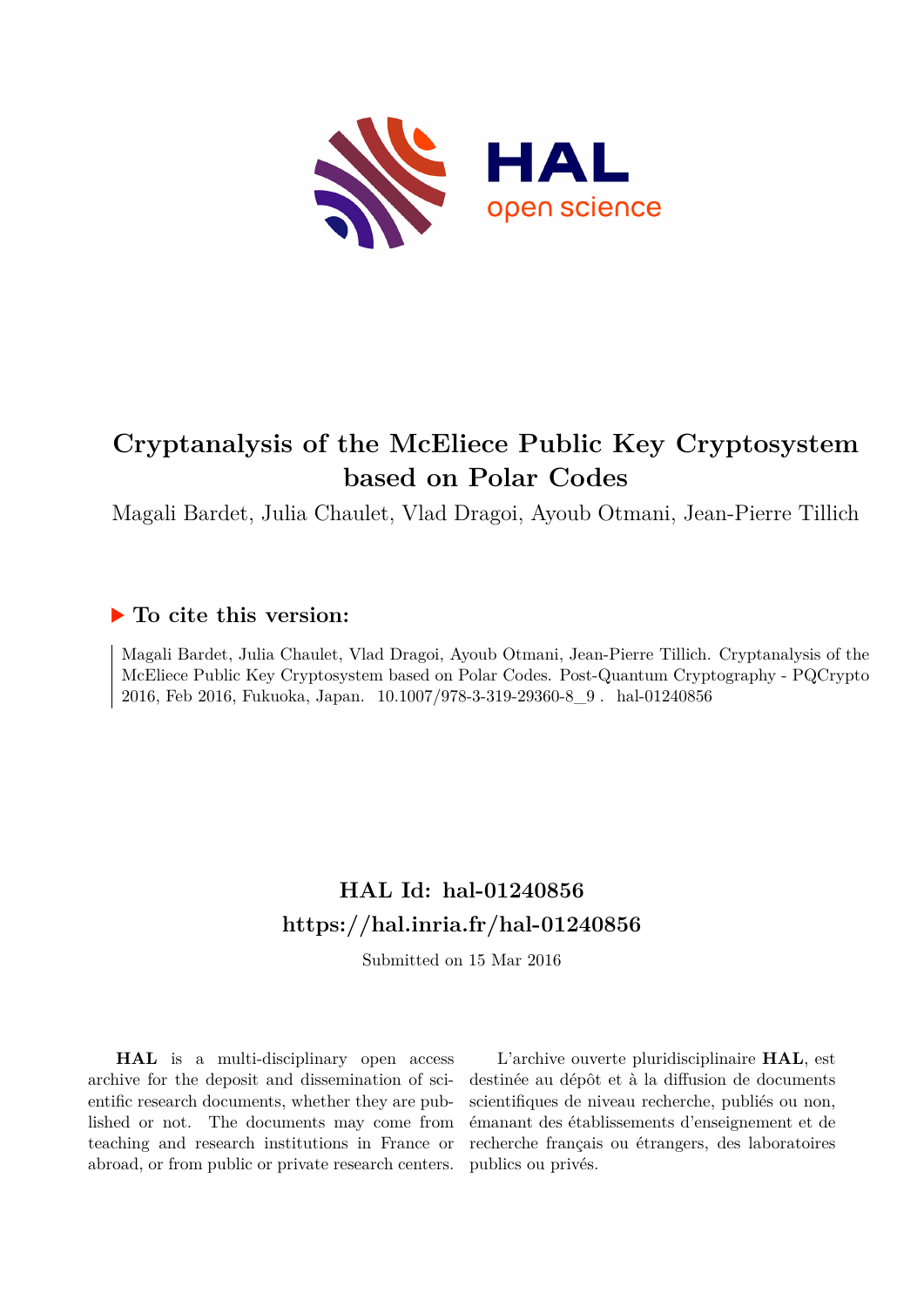## Cryptanalysis of the McEliece Public Key Cryptosystem Based on Polar Codes

Magali Bardet<sup>1</sup>, Julia Chaulet<sup>2</sup>, Vlad Dragoi<sup>1</sup>, Ayoub Otmani<sup>1</sup>, and Jean-Pierre Tillich<sup>2</sup>

<sup>1</sup> Normandie Univ, France; UR, LITIS, F-76821 Mont-Saint-Aignan, France. {magali.bardet,vlad.dragoi1,ayoub.otmani}@univ-rouen.fr 2 Inria, SECRET Project, 78153 Le Chesnay Cedex, France. {julia.chaulet,jean-pierre.tillich}@inria.fr

Abstract. Polar codes discovered by Arikan form a very powerful family of codes attaining many information theoretic limits in the fields of error correction and source coding. They have in particular much better decoding capabilities than Goppa codes which places them as a serious alternative in the design of both a public-key encryption scheme  $\dot{a}$  la McEliece and a very efficient signature scheme. Shrestha and Kim proposed in 2014 to use them in order to come up with a new code-based public key cryptosystem. We present a key-recovery attack that makes it possible to recover a description of the permuted polar code providing all the information required for decrypting any message.

## 1 Introduction

The concept of post-quantum cryptography appeared after Peter Shor showed in [Sho97]that all cryptosystems which base their security on the hardness of the factoring problem or the discrete logarithm problem can be attacked in polynomial time with a quantum computer (see [BBD09] for an extensive report). This threatens most if not all public-key cryptosystems deployed in practice, such as RSA [RSA78] or DSA [Kra91]. Cryptography based on the difficulty of decoding a linear code, on the other hand, is believed to resist quantum attacks and is therefore considered as a viable replacement for those schemes in future applications. Yet, independently of their so-called "post-quantum" nature, codebased cryptosystems offer other benefits even for present-day applications due to their excellent algorithmic efficiency.

The first code-based cryptosystem is the McEliece cryptosystem [McE78], originally proposed using binary Goppa codes. Afterwards, several code families have been suggested to replace them: generalized Reed–Solomon codes (GRS) [Nie86] or subcodes of them [BL05], Reed–Muller codes [Sid94], algebraic geometry codes [JM96], LDPC codes [BC07,BBC08], a certain kind of non binary Goppa codes (called wild Goppa codes or wild Goppa codes incognito) [BLP10,BLP11], MDPC codes [MTSB12], convolutional codes [LJ12], and more recently polar codes [SK14] or subcodes of them [HSEA14]. Some of these schemes allow to reduce the public key size compared to the original McEliece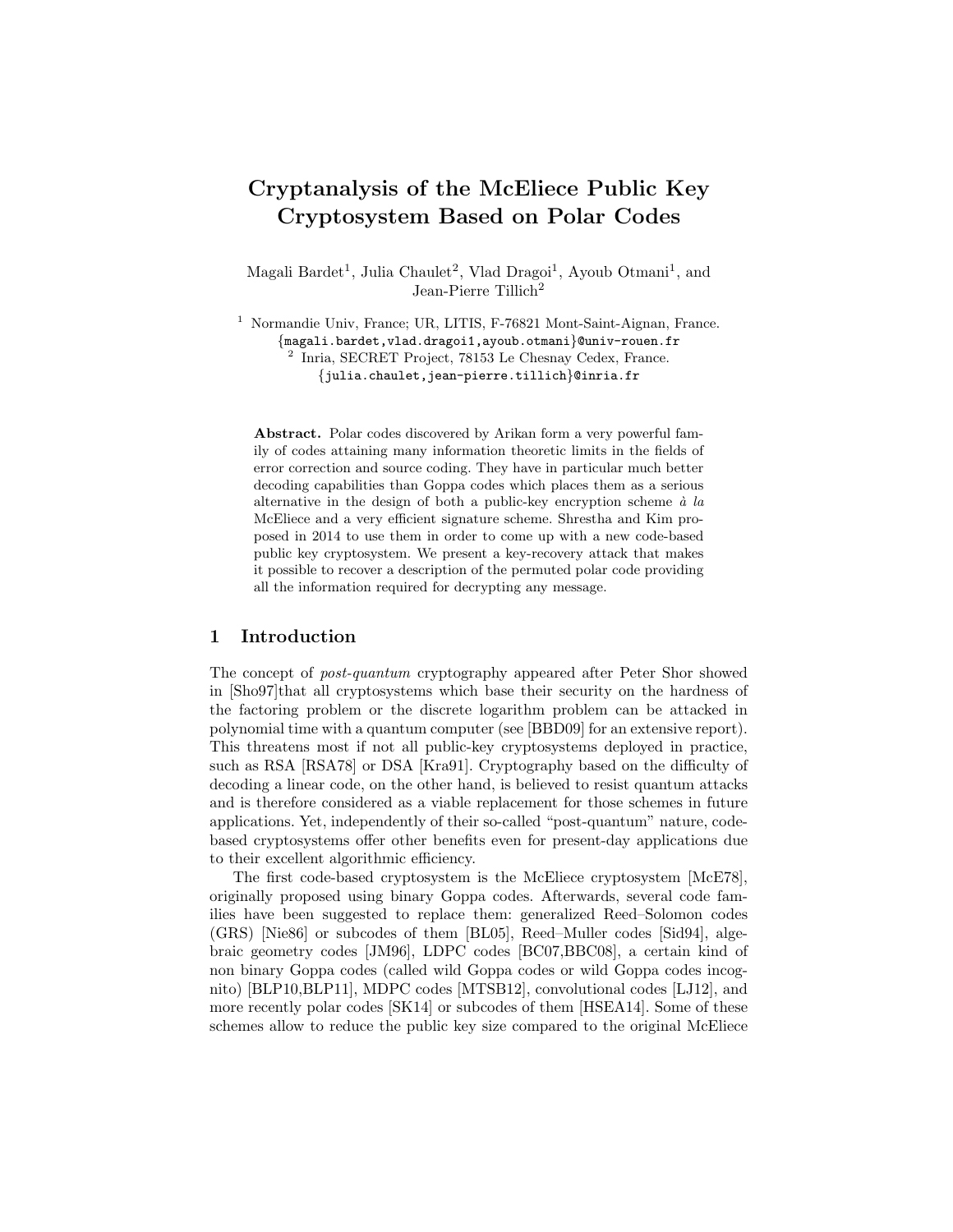cryptosystem while presumably keeping the same level of security against generic decoding algorithms.

However, for many of the aforementioned schemes it has been shown that a description of the underlying code suitable for decoding can be obtained which breaks the corresponding scheme. This has been achieved for GRS codes in [SS92], subcodes of GRS codes in [Wie10], Reed-Muller codes in [MS07]. Algebraic geometry codes based on (very) low genus hyperelliptic curves were broken in [FM08], whereas the general case was broken in [CMCP14]. A first version of the scheme based on LDPC codes proposed in [BC07] has been successfully attacked in [OTD08] (but the new scheme proposed in [BBC08] seems to be immune to this kind of attack). Some of the parameters that can be found in [BLP10,BLP11] have been successfully cryptanalyzed with a polynomial time attack in [COT14] or with an exponential time attack in [FPdP14], and finally the convolutional scheme of [LJ12] was successfully cryptanalyzed in [LT13].

All of these attacks (with the exception of [LT13]) pinpoint algebraic properties of the codes which raises the issue of looking for alternative code families with little or no algebraic structure. In this respect the proposals of [SK14,HSEA14] might be very attractive. Moreover, polar codes enjoy another feature that only few other codes have: they enjoy a decoding algorithm that can also be used to produce for any binary word a codeword that is essentially as close as possible as announced by the information theoretic upper bounds [CT91, Th.13.2.1,Th.13.3.1] (see [KU10] for a proof of this result). This would make such codes perfect candidates in a signature scheme [OT12] based on the Niederreiter scheme [Nie86]. In particular, this would give a much more efficient signature than the CFS scheme [CFS01].

A McEliece scheme based on (binary) polar codes also raises some other interesting issues. There is basically no large choice for such codes and there is essentially only one polar code (up to permutation of the coordinates) of a given rate. Generally it is advocated that one should take a large code family in the McEliece cryptosystem, because if there is only one code up to permutation of the coordinates, then attacking the scheme amounts to solve the code equivalence problem [PR97]. For most codes, this is generally easy to do by using the support splitting algorithm [Sen00]. However, this algorithm requires in a crucial way that the code has a small hull (which is the intersection of the code with its dual) and a small permutation group, both of them being precisely the opposite for polar codes. Interestingly enough, polar codes are known to be related to the Reed-Muller code family [Arı09]. These two code families behave exactly in the same way with respect to these properties: they have very large hull and permutation group and there is also only one (or zero) Reed-Muller code for a given rate. Note that when a McEliece scheme based on Reed-Muller codes was proposed in [Sid94], its security relied precisely on the assumption that it could be possible in theory to use a single code (up to permutation of the coordinates) by using codes with a large hull and a large permutation group that would defeat attacks based on the support splitting algorithm. It took thirteen years [MS07]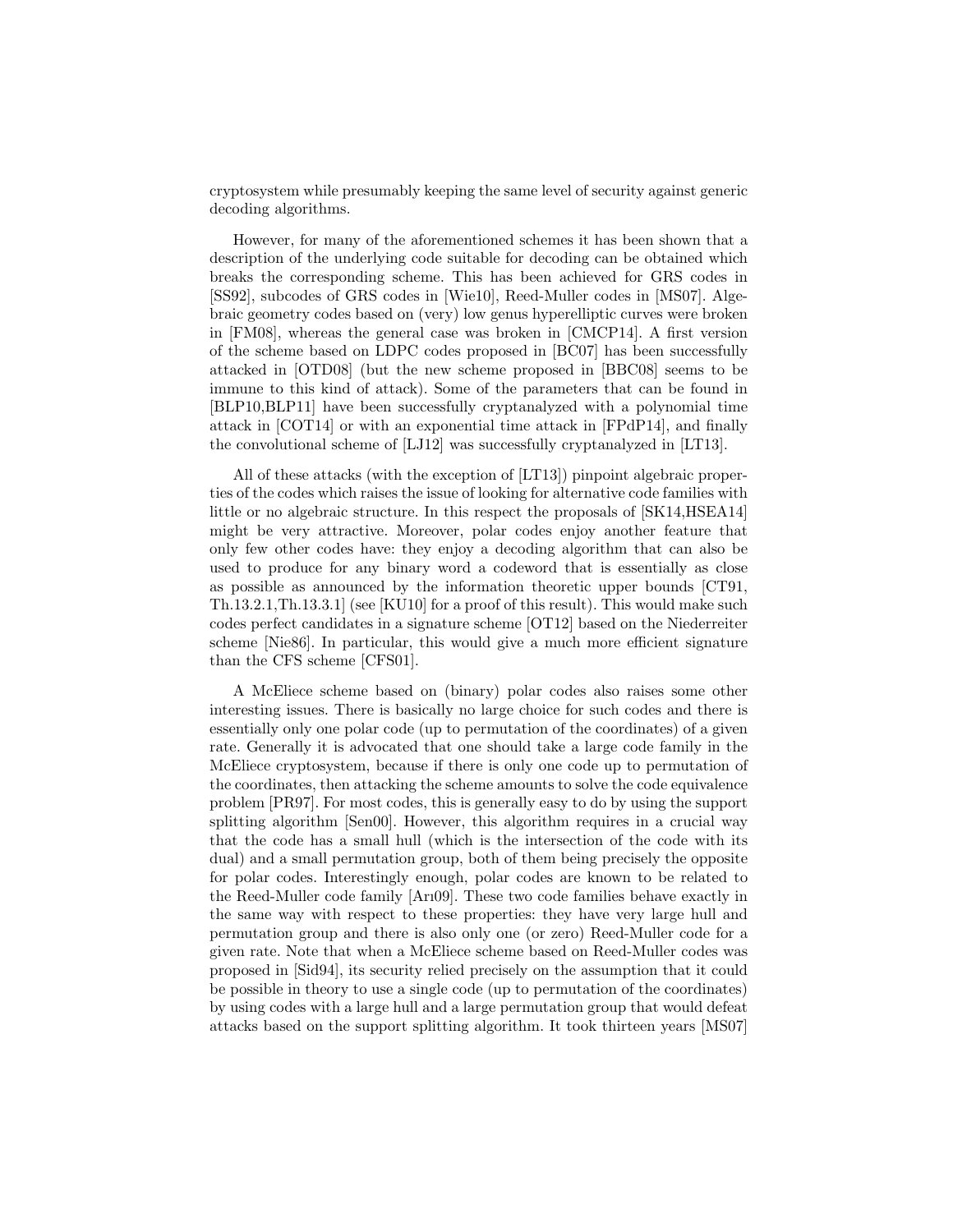to break this McEliece scheme and the attack used many algebraic properties of the Reed-Muller codes, that are presumably absent for polar codes.

However, we will show that despite the fact that polar codes seem to be immune against a plain use of the support splitting algorithm, it can nevertheless be cryptanalyzed successfully. We will show here how to recover from the public generator matrix a description of the code that is suitable for decoding. Our attack uses several ingredients:

- (i) polar codes have rather low weight codewords which can be found by standard low weight codeword searching algorithms [Ste88,Dum91];
- (ii) shortening the code with respect to these low weight codewords and taking the dual also gives a code with low weight codewords which can be recovered with the aforementioned algorithms;
- (iii) by characterizing the permutation group of polar codes together with the low-weight codewords found in Step (ii), it is possible to find among the codewords found in Step (i) a subset of codewords which up to equivalence by the permutation group can be considered as codewords whose support are very specific affine spaces;
- (iv) Puncturing the code with respect to the support of an element of minimum weight in this last subset of codewords gives a code of small length (typically 16 or 32) whose structure is known up to code equivalence. The code equivalence problem is then solved in this case and is used to recover step by step the underlying polar codes.

Steps (i) and (ii) are directly inspired from the Minder-Shokrollahi attack [MS07] on the McEliece cryptosystem based on Reed-Muller codes, however Steps (iii) and (iv) are new and very specific to polar codes. Basically, the fact that the whole affine group is the permutation group of Reed-Muller code simplifies a great deal the attack of [MS07]. This is not the case anymore for polar codes and the crux for being able to mount this attack is to understand which subgroup of the affine group is part of the permutation group of a polar code and then to use this structure in a relevant way. Amazingly enough, it turns out that a rather large subgroup is the answer to this problem and that polar codes are much more symmetric than could be guessed from their definition. This result is of independent interest and might be used to improve the decoding algorithms of polar codes.

In a general way, in order to understand the structure of polar codes for breaking this cryptosystem we have introduced here new concepts. In particular we suggest here a new code construction, that we call decreasing monomial codes which contains both the Reed-Muller code family and the polar code family and which has a large subgroup of the affine group as permutation group. This construction explains why polar codes have such a large permutation group, but again this new code construction could be of independent interest in coding theory. We also introduce in Step (iv) a novel iterative way of solving the code equivalence problem that could be interesting for solving the code equivalence problem for codes obtained from the  $(u|u + v)$  construction.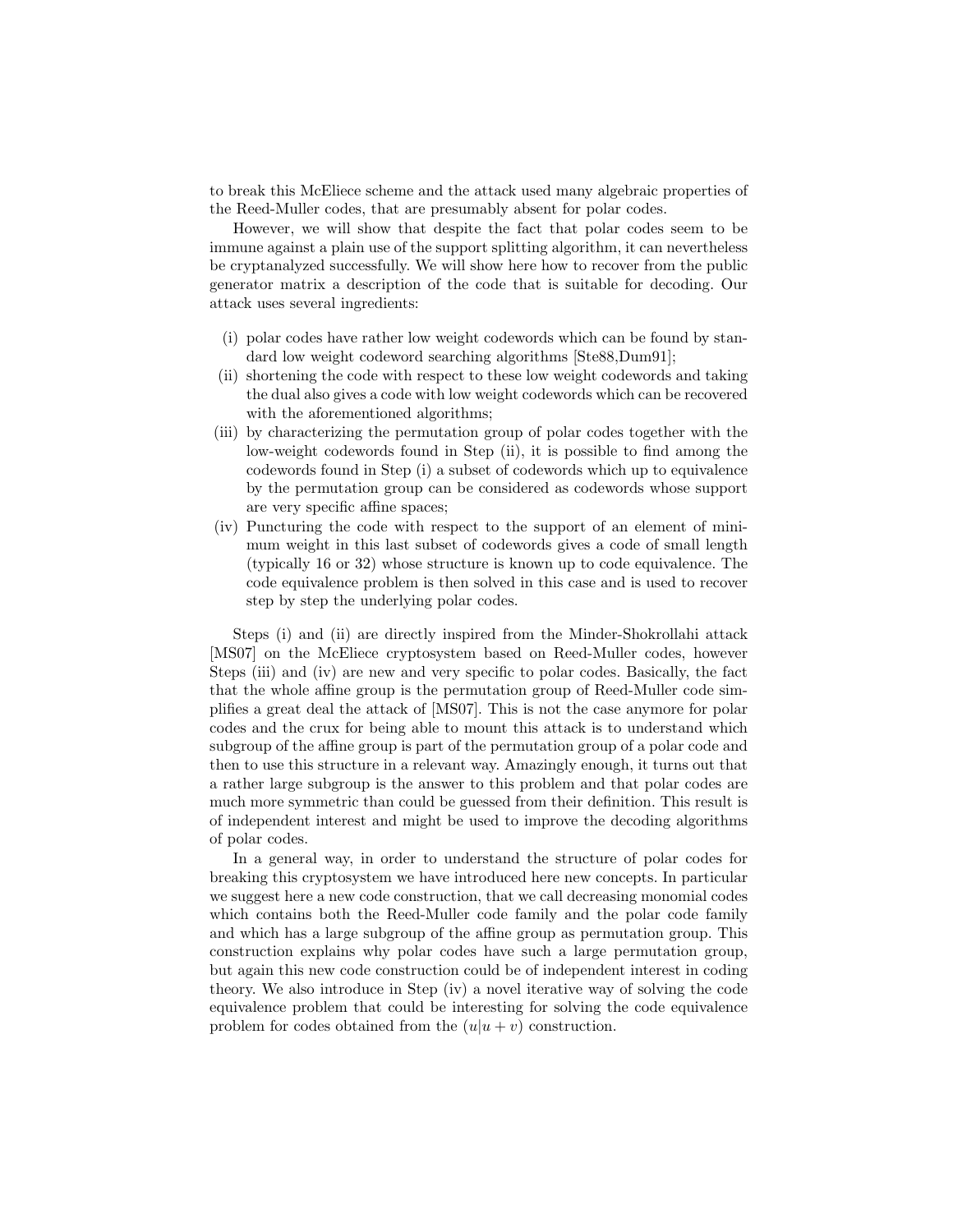## 2 Basic Facts

In this section we recall a few facts about the McEliece cryptosystem, polar codes, the code equivalence problem, and code operations like shortening or puncturing.

Polar Codes. Polar codes were discovered by Arikan [Arı09] and form a very powerful family of codes that gave a nice constructive way of attaining many information theoretic limits in error correction and source coding. In particular, they allow to attain the capacity of any symmetric memoryless channel with a low complexity decoding algorithm (namely the successive cancellation decoder of Arikan). Since they have much better decoding capabilities than Goppa codes, it is reasonable to study whether they can be used in a McEliece scheme. Due to their better correction capacity, this allows for instance to decrease the key sizes of the scheme. Decoding such codes is also faster than decoding Goppa codes and this can also be used to speed up the decryption process.

They can be described as codes of length  $n = 2^m$ , where m is an arbitrary integer. They may take any dimension between 0 and  $2<sup>m</sup>$ . The polar code of length  $n = 2^m$  and dimension k is obtained through a generator matrix which picks a specific subset of k rows of the  $2^m \times 2^m$  matrix:

$$
G_m \stackrel{\text{def}}{=} \underbrace{\begin{pmatrix} 1 & 1 \\ 0 & 1 \end{pmatrix} \otimes \cdots \otimes \begin{pmatrix} 1 & 1 \\ 0 & 1 \end{pmatrix}}_{m \text{ times}}.
$$

Note that we depart here slightly from the usual convention for polar codes which is to use in the Kronecker product the matrix  $\begin{pmatrix} 1 & 0 \\ 1 & 1 \end{pmatrix}$ . The two definitions (ours and the standard one) are easily seen to be equivalent, they just amount to order the code positions differently. Our convention presents the advantage of simplifying the polynomial formalism that follows.

The specific choice of rows that are picked depends (a little bit) on the noisy channel for which the code is devised. For a given noise model, there is a way to compute the k rows which are used to define the generator matrix of the code. Roughly speaking these rows are chosen in such a way that it gives good performances for the successive cancellation decoder.

McEliece cryptosystem. The (binary) McEliece public-key scheme [McE78] can be described as follows. The key generation algorithm picks a random  $k \times n$ generator matrix  $G$  of a binary linear code  $\mathscr C$  which is itself randomly picked in a family of codes for which t errors can be efficiently corrected. The secret key is the decoding algorithm  $\mathcal D$  associated to  $\mathscr C$  and the *public* key is  $G$ . To encrypt  $u \in \mathbb{F}_2^k$ , the sender chooses a random vector  $e$  in  $\mathbb{F}_2^n$  of Hamming weight less than or equal to t and computes the ciphertext  $c = uG + e$ . The receiver then recovers the plaintext by applying  $\mathcal D$  on  $\mathbf c$ .

Code equivalence problem. In the McEliece scheme based on polar codes [SK14], since there is in essence a single (binary) polar code of a given dimension and length, breaking the scheme amounts to find for a permuted version of the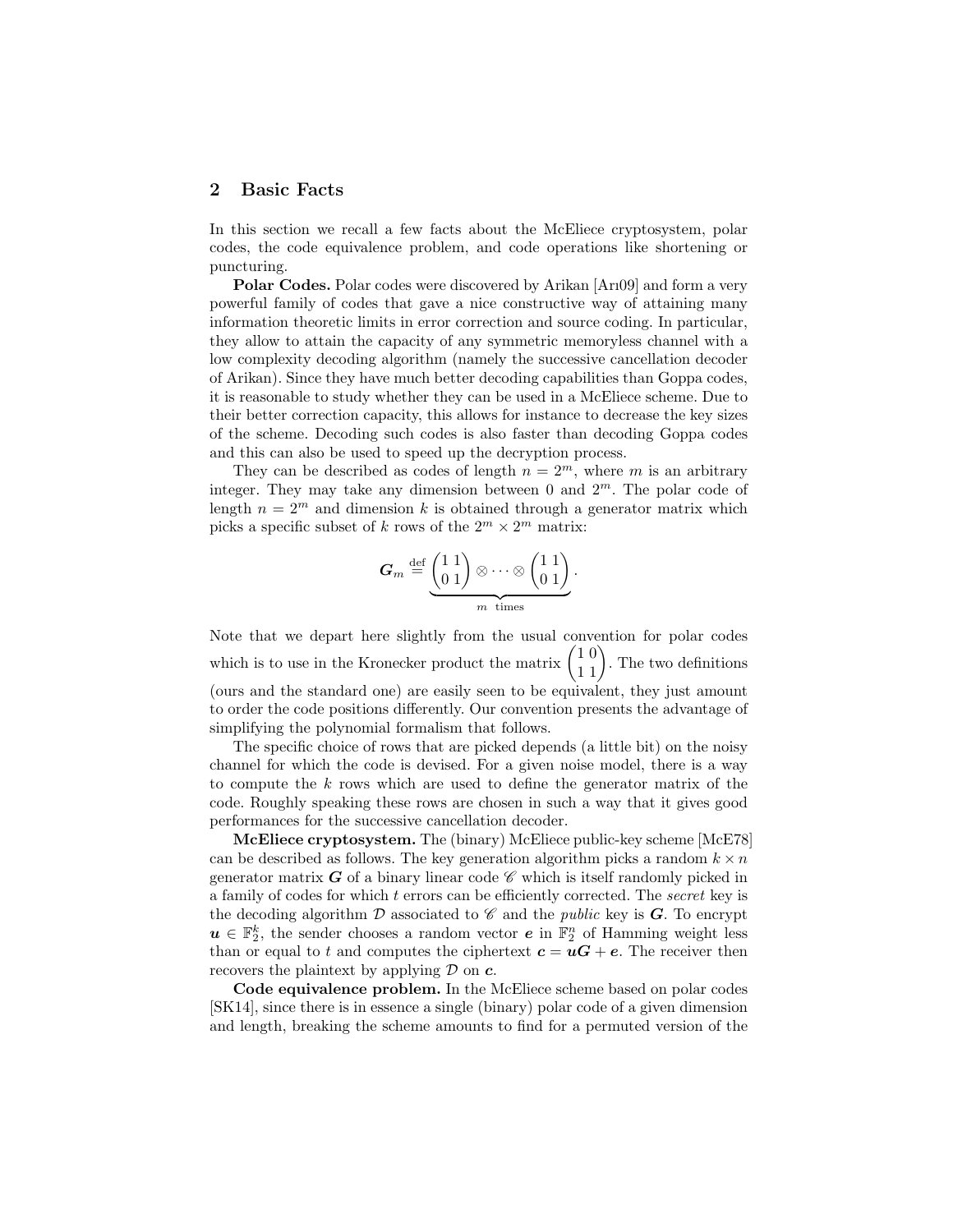polar code a permutation that gives the original polar code. In other words, we face here as for the McEliece scheme based on Reed-Muller codes the code equivalence problem. To give a formal definition of this problem we will use the following notation and definition.

Notation 1 (Permutation of a word and a code). The symmetric group of degree n is denoted by  $S_n$ . Let  $\boldsymbol{x} = (x_i)_{0 \leq i \leq n} \in \mathbb{F}_2^n$  and  $\pi$  be a permutation of  $\{0, 1, \ldots, n-1\}$ . We denote by  $\mathbf{x}^{\pi} = (x_{\pi(i)})_{0 \leq i \leq n}$  the vector  $\mathbf{x}$  permuted by  $\pi$  and for a binary code  $\mathscr C$  of length n, its permutation by  $\pi$  is defined by

$$
\mathscr{C}^{\pi} \stackrel{\text{def}}{=} \big\{ \mathbf{c}^{\pi} \mid \mathbf{c} \in \mathscr{C} \big\}.
$$

Definition 1 (Permutation group of a code). The permutation group of a code  $\mathscr C$  is the set of permutations  $\pi$  such that  $\mathscr C^{\pi} = \mathscr C$ .

The code equivalence problem can be stated as follows:

Problem 1 (Code equivalence search problem). Given  $\mathscr C$  and  $\mathscr C^{\pi}$  where  $\mathscr C$  is a code of length n and  $\pi$  belongs to  $S_n$ , find  $\hat{\pi}$  in  $S_n$  such that  $\mathscr{C}^{\hat{\pi}} = \mathscr{C}^{\pi}$ .

Note that we do not necessarily have  $\hat{\pi} = \pi$  when the permutation group of the code is non trivial. It is namely immediate to prove that:

**Proposition 1.** For any  $x = (x_i)_{0 \leq i \leq n}$  in  $\mathbb{F}_2^n$  and all permutations  $\pi$  and  $\pi'$  in  $S_n$  we have

$$
(\boldsymbol{x}^\pi)^{\pi'} = \boldsymbol{x}^{\pi\pi'}.
$$

Let  $\mathscr C$  be a code of length n with permutation group  $\mathcal G$  and  $\pi$  be a permutation of the same length as  $\mathscr C$  (i.e. a permutation in  $S_n$ ). We have

$$
\left\{\hat{\pi} \in S_n \mid \mathscr{C}^{\hat{\pi}} = \mathscr{C}^{\pi}\right\} = \mathcal{G}\pi
$$

If  $\mathscr C$  has permutation group  $\mathcal G$ , then  $\mathscr C^{\pi}$  has permutation group  $\pi^{-1}\mathcal G\pi$ .

*Proof.* The first part of the proposition can be proved by bringing in  $x' \stackrel{\text{def}}{=} x^{\pi}$ and observing that:

- (i) for any i in  $\{0,\ldots,n-1\}$  we have  $x_i = x'_{\pi^{-1}(i)}$  since  $x'_j = x_{\pi(j)}$  for  $j = \pi^{-1}(i)$ .
- (ii)  $(\boldsymbol{x}^\pi)^\pi' = \boldsymbol{x}'^{\pi'} = (x'_{\pi'(i)})_{0 \leq i < n} = (x'_{\pi^{-1}(\pi(\pi'(i)))})_{0 \leq i < n} = (x_{\pi(\pi'(i))})_{0 \leq i < n} = (x'_{\pi(\pi'(i))})_{0 \leq i < n} = (x'_{\pi(\pi'(i))})_{0 \leq i < n} = (x'_{\pi(\pi'(i))})_{0 \leq i < n} = (x'_{\pi(\pi'(i))})_{0 \leq i < n} = (x'_{\pi(\pi'(i))})_{0 \leq i < n} =$  $\boldsymbol{x}^{\pi\pi'}$  .

From this we deduce that for any  $\sigma$  in  $\mathcal{G}$ , we have  $\mathscr{C}^{\sigma\pi} = (\mathscr{C}^{\sigma})^{\pi} = \mathscr{C}^{\pi}$ . Conversely if  $\mathscr{C}^{\hat{\pi}} = \mathscr{C}^{\pi}$ , then  $(\mathscr{C}^{\hat{\pi}})^{\pi^{-1}} = \mathscr{C}$  and therefore  $\hat{\pi}\pi^{-1}$  is in  $\mathcal{G}$ , meaning that  $\hat{\pi}$  is in  $\mathcal{G}\pi$ .

To prove the last part we observe that if  $\gamma$  is a permutation that leaves  $\mathscr C$  invariant, then  $\pi^{-1}\gamma\pi$  is a permutation that leaves  $\mathscr{C}^{\pi}$  invariant, since  $(\mathscr{C}^{\pi})^{\pi^{-1}\gamma\pi}$  $\mathscr{C}^{\gamma\pi} = (\mathscr{C}^{\gamma})^{\pi} = \mathscr{C}^{\pi}$ . Conversely if  $\gamma'$  is a permutation of  $\mathscr{C}^{\pi}$ , then the same kind of computation shows that  $\gamma \stackrel{\text{def}}{=} \pi \gamma' \pi^{-1}$  is a permutation of  $\mathscr{C}$ .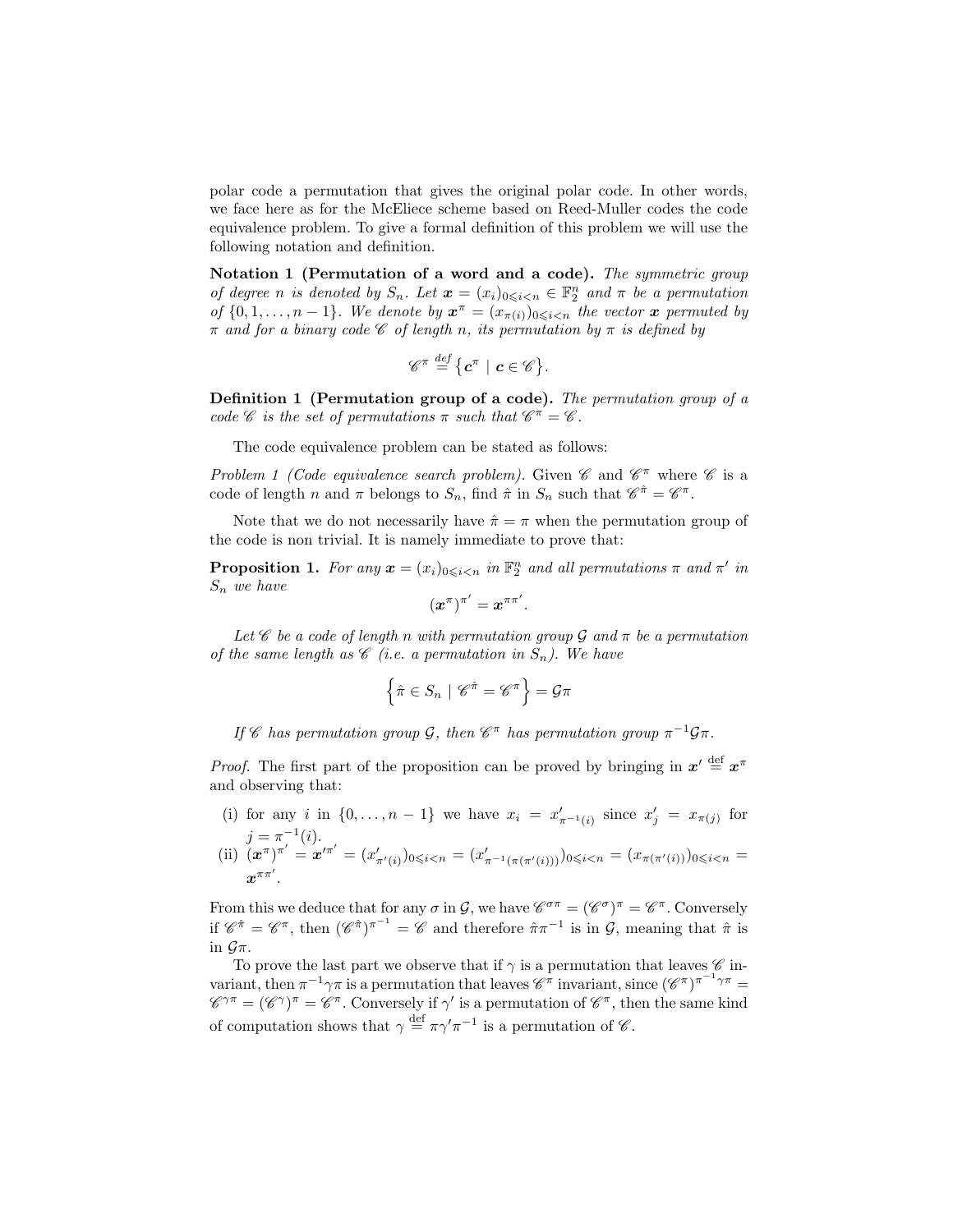What makes the equivalence problem difficult for polar codes is that the standard algorithm for solving it, namely the support splitting algorithm of [Sen00] is too complex to be used in this context due to the very large size of the hull of the polar code. What makes the problem even more intricate is the fact that a polar code turns out to have a very large permutation group which complicates the task significantly.

Operations on codes. One of the basic operations used in the support splitting algorithm for solving the code equivalence problem is to consider shortened and punctured codes. For a given code  $\mathscr{C}$  and a subset  $\mathcal{J} \subseteq \{0, \ldots, n-1\}$ the punctured code  $\mathcal{P}_{\mathcal{J}}(\mathscr{C})$  and shortened code  $\mathcal{S}_{\mathcal{J}}(\mathscr{C})$  are defined as:

$$
\mathcal{P}_{\mathcal{J}}(\mathscr{C}) \stackrel{\text{def}}{=} \Big\{ (c_i)_{i \notin \mathcal{J}} \mid \mathbf{c} \in \mathscr{C} \Big\};
$$
  

$$
\mathcal{S}_{\mathcal{J}}(\mathscr{C}) \stackrel{\text{def}}{=} \Big\{ (c_i)_{i \notin \mathcal{J}} \mid \exists \mathbf{c} = (c_i)_i \in \mathscr{C} \text{ such that } \forall i \in \mathcal{J}, c_i = 0 \Big\}.
$$

Instead of writing  $\mathcal{P}_{\{j\}}(\mathscr{C})$  and  $\mathcal{S}_{\{j\}}(\mathscr{C})$  when  $\mathcal{J} = \{j\}$  we rather use the notation  $\mathcal{P}_j (\mathscr{C})$  and  $\mathcal{S}_j (\widetilde{\mathscr{C}})$ . These codes are used in the following way to solve the code equivalence problem:  $\mathscr C$  is punctured in a position i whereas  $\mathscr C^{\pi}$  is punctured in some position  $j$ . If we have a quick way to check that two codes are not equivalent, then we can use this tool to check whether the two punctured codes may be equivalent or not (in the support splitting algorithm this is done by computing the weight enumerator of the hull which is obviously invariant by permutation). If the two punctured codes are not equivalent, then we know for sure that  $i$  and  $j$  can not correspond to each other via the permutation of position  $\pi$ . The same idea works also for the shortened code.

### 3 Decreasing Monomial Codes

The purpose of this section is to introduce a novel algebraic framework that sheds some light about the structure of polar codes. We will in particular give a new class of codes, that we call decreasing monomial codes that contains as a particular case, polar codes and Reed-Muller codes. The dual of a decreasing monomial code is a decreasing monomial code and under a very mild condition, such codes turn out to be weakly self-dual (i.e. the hull of the code is the code itself). We will then prove that this general construction has a very large permutation group and both facts put together will explain why polar codes have such a large permutation group and hull. We will use here the polynomial formalism that is generally used to describe Reed-Muller codes. It turns out that this polynomial formalism is also very handy for describing polar codes.

**Reed-Muller codes.** It is well known that Reed-Muller codes of length  $2^m$ can be obtained as evaluation codes of polynomials in  $\mathbb{F}_2[x_0, \ldots, x_{m-1}]$ . Polar codes can also be described through this formalism. Since we are interested in evaluations of such polynomials over entries in  $\mathbb{F}_2^m$  we will identify  $x_i$  with  $x_i^2$ and work in the ring  $\mathbb{R}_2[x_0, \ldots, x_{m-1}] = \mathbb{F}_2[x_0, \ldots, x_{m-1}]/(x_0^2 - x_0, \ldots, x_{m-1}^2$  $x_{m-1}$ ). It will be convenient with this formalism to associate to a polynomial  $g \in$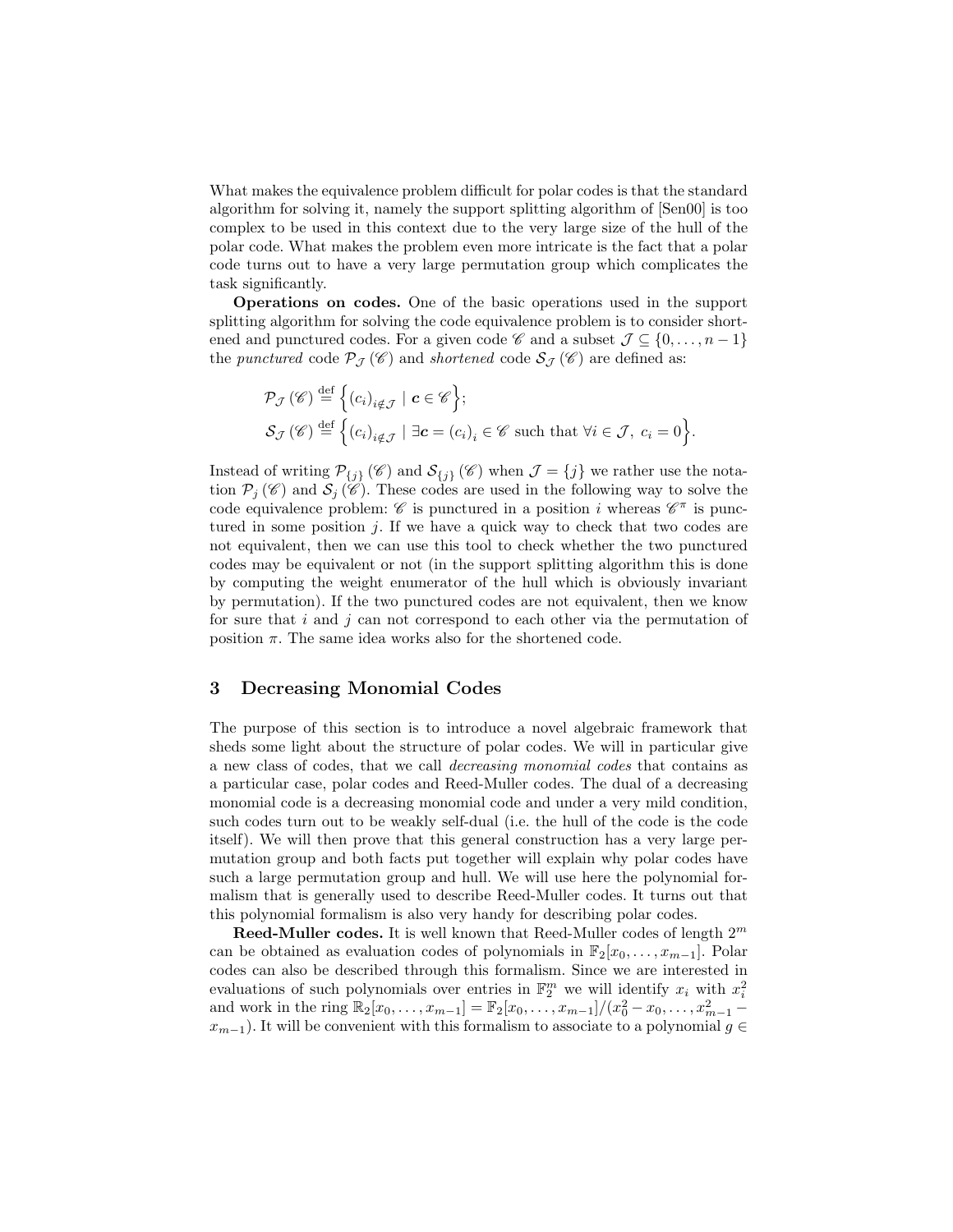$\mathbb{R}_2[x_0,\ldots,x_{m-1}]$  the binary vector denoted by  $ev(g)$  in  $\mathbb{F}_2^n$  with  $n=2^m$  which is the evaluation of the polynomial in all the binary entries  $(u_0, \ldots, u_{m-1}) \in \mathbb{F}_2^m$ . In other words

$$
\textnormal{ev}(g) = \big(g(u_0, \ldots, u_{m-1})\big)_{(u_0, \ldots, u_{m-1}) \in \mathbb{F}_2^m}
$$

With this notation, we will view the indices of a vector as elements of  $\mathbb{F}_2^m$ . This notation does not specify the order we use for the elements of  $\mathbb{F}_2^m$ . We actually use the natural order by viewing  $(u_0, \ldots, u_m)$  as the integer  $\sum_{i=0}^{m-1} u_i 2^i$ . With this notation at hand, the Reed-Muller code  $\mathcal{R}(r, m)$  is defined as

$$
\mathcal{R}(r,m) \stackrel{\text{def}}{=} \{ \text{ev}(P) \mid \deg P \leqslant r \}
$$

Obviously this code is generated by the codewords  $ev(g)$  where g is a monomial of degree less than or equal to  $r$ . Recall that a *monomial* is any product of variables of the form  $x_0^{g_0} \cdots x_{m-1}^{g_{m-1}}$  where  $g_0, \ldots, g_{m-1}$  are binary. The set of all monomials is denoted by:

$$
\mathcal{M} \stackrel{\text{def}}{=} \{1, x_0, \dots, x_{m-1}, x_0 x_1, \dots, x_0 \dots x_{m-1}\}.
$$

Reed-Muller codes have a very large permutation group which is isomorphic to the affine group over  $\mathbb{F}_2^m$ . Indeed, it can be checked immediately that:

- (i) any bijective affine transformation  $A$  over  $\mathbb{F}_2^m$  can be viewed as a permutation of the code positions by mapping  $(u_0, \ldots, u_{m-1})$  to  $A(u_0, \ldots, u_{m-1})$ ;
- (ii) this permutation leaves the code invariant since  $P(A(x_0, \ldots, x_{m-1}))$  is a polynomial of degree at most the degree of P and therefore if  $ev(P) \in$  $\mathcal{R}(r, m)$  then  $ev(P \circ A) \in \mathcal{R}(r, m)$ .

**Monomial codes.** It is straightforward to check that the rows of  $G$  are all possible evaluations of monomials. This fact is easily proved by induction on  $m$ by observing that  $(1, 1)$  is the evaluation of the constant monomial 1 and that  $(0, 1)$  is the evaluation of the monomial  $x<sub>0</sub>$ . From this, we easily see that a polar code is a monomial code, meaning codes generated by evaluations of monomials (see the formal definition below).

It will also be very convenient to introduce the following partial order  $\preceq$  on monomials

Definition 2 (Monomial order). The monomials of the same degree are ordered as

 $x_{i_1} \ldots x_{i_s} \preceq x_{j_1} \ldots x_{j_s}$  if and only if for any  $\ell \in \{1, \ldots, s\}, \ i_{\ell} \leqslant j_{\ell}$ 

where we assume that  $i_1 < \cdots < i_s$  and  $j_1 < \cdots < j_s$ .

This order is extended to other monomials through divisibility, namely:  $f \preceq g$ if and only if there is a divisor  $g^*$  of g such that  $f \preceq g^*$ .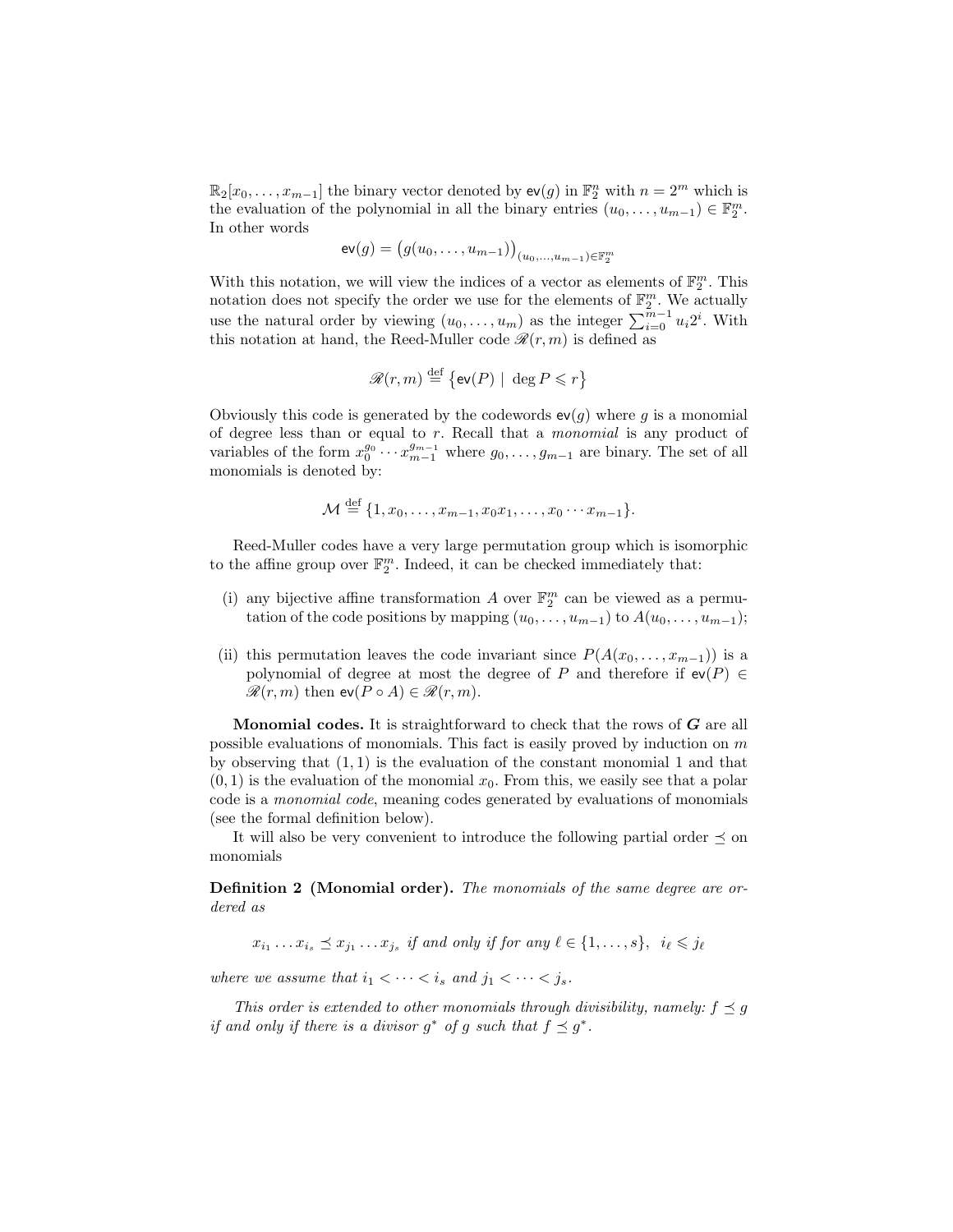Obviously for any monomial f of  $\mathcal M$  the constant polynomial 1 satisfies the inequality  $1 \leq f$ . The *interval*  $[f; h]$  where f and h are in M with  $f \leq h$  is the set of monomials  $g \in \mathcal{M}$  such that  $f \preceq g \preceq h$ . We will also need the following definition

**Definition 3 (Decreasing set).** A set  $I \subseteq \mathcal{M}$  is decreasing if and only if  $(f \in I \text{ and } g \preceq f) \text{ implies } g \in I.$ 

With these definitions, we define monomial and decreasing monomial codes as follows.

Definition 4 (Monomial and decreasing monomial codes). Let  $I$  be a finite set of multivariate polynomials in m variables and set  $n \stackrel{{\rm def}}{=} 2^m$ . The linear code defined by I is the vector subspace  $\mathscr{C}(I) \subseteq \mathbb{F}_2^n$  generated by  $\{ev(f) \mid f \in I\}$ . It is called the polynomial code associated to I.

- 1. When  $I \subseteq \mathcal{M}, \mathcal{C}(I)$  is called a monomial code.
- 2. When  $I \subseteq \mathcal{M}$  is a decreasing set,  $\mathcal{C}(I)$  is called a decreasing monomial code.

The dimension of monomial codes is easily derived.

**Lemma 1.** For all  $I \subseteq \mathcal{M}$  the dimension of the monomial code  $\mathscr{C}(I)$  is equal to  $|I|$ .

*Proof.* This comes from the linear independence of the monomials in  $\mathbb{R}_2[x_0, \ldots, x_{m-1}]$ .

Example 1. The r-th order Reed-Muller code is the decreasing monomial code defined by the interval  $[1; x_{m-r} \ldots x_{m-1}]$ since:

$$
\mathscr{R}(r,m) = \mathscr{C}\left([1; x_{m-r} \dots x_{m-1}]\right).
$$

The dimension  $1 + m + \cdots + {m \choose r}$  comes directly from Lemma 1.

It turns out that it can be proved, but this is beyond the scope of this article, that polar codes devised for the erasure channel are also decreasing monomial codes. The point is that if we take a row of  $G_m$  to be a row of the generator matrix (and view this row as a monomial - since as we have explained before all these rows correspond to an evaluation of a particular monomial) all the rows that are "smaller" (in the sense of the monomial order defined before) will also be chosen to be part of the generator matrix of the polar code. This fact can be proved by studying the polarization process ([Arı09]) which is at the heart of choosing the relevant rows of  $G_m$ . Simple heuristics can be invoked that this also holds for other channel models and we have experimental evidence showing that this seems to hold in particular for polar codes devised for the binary symmetric channel (which are the polar codes used here). This fact can be simply checked for the polar codes that we have attacked here.

Duality and permutation group of decreasing monomial codes. Duals of decreasing monomial codes have a very simple description and it will turn out that under certain very weak conditions, they are weakly self-dual. It is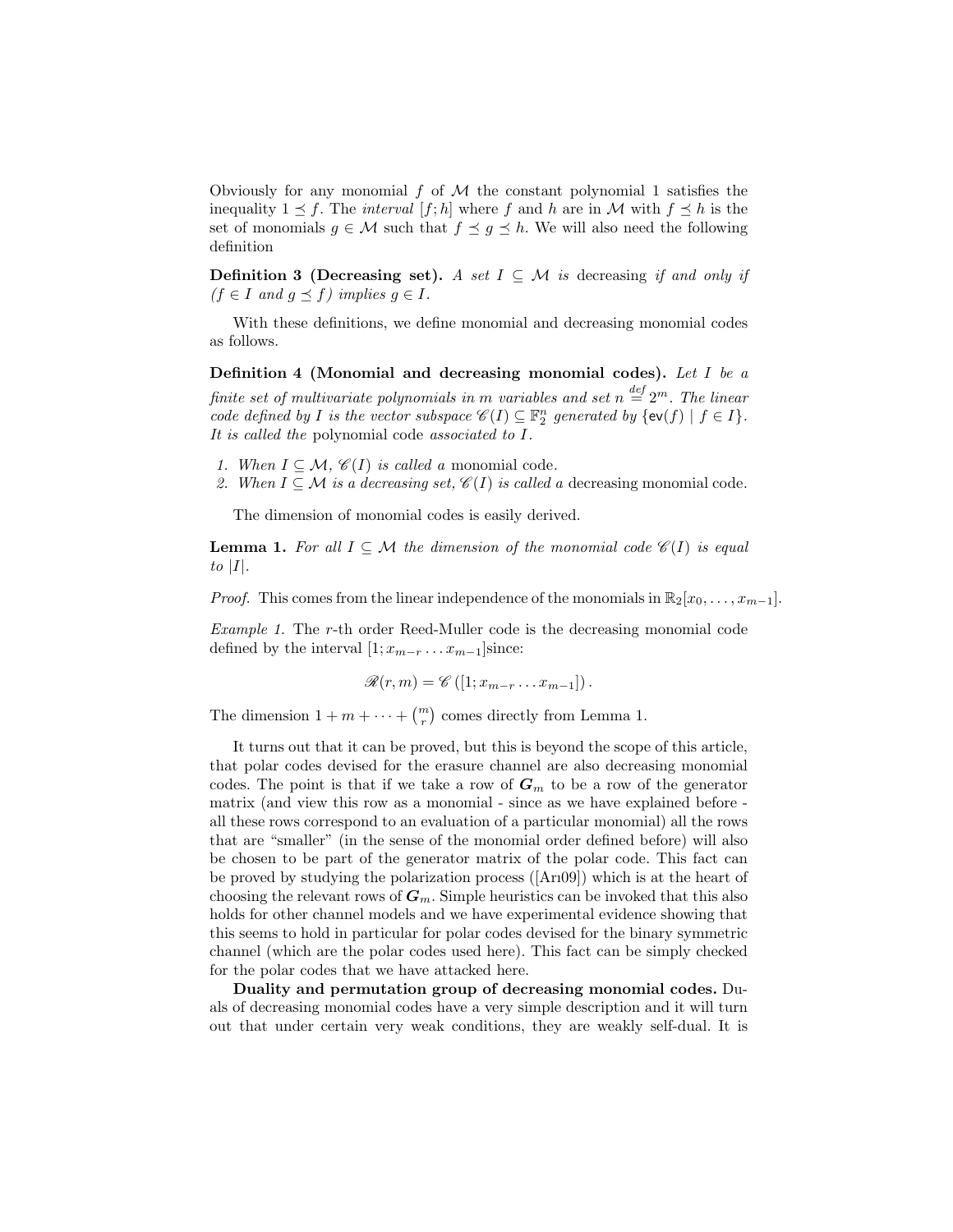readily seen that the dual of a monomial code is a polynomial code, but it is not necessarily a monomial code. However the dual of a decreasing monomial code turns out to be a decreasing monomial code. To describe this dual we will use the following notion of (multiplicative) complement of a monomial g and denote it by  $\check{g}$ .

**Definition 5 (Complement).** For any  $q \in \mathcal{M}$  we define the complement of q as

$$
\check{g} = \frac{x_0 \dots x_{m-1}}{g}
$$

.

With this notion, we have the following proposition whose proof is in Section A of the appendix.

**Proposition 2.** Let  $\mathscr{C}(I)$  be a decreasing monomial code, then its dual is a decreasing monomial code given by

$$
\mathscr{C}(I)^{\perp}=\mathscr{C}(\mathcal{M}\setminus\check{I}).
$$

Notice that this proposition yields the well known result about the dual of a Reed-Muller code  $RM(r, m) = \mathscr{C}\left([1; x_{m-r} \dots x_{m-1}]\right)$  where we have

$$
RM(r, m)^{\perp} = \mathscr{C}(\mathcal{M} \setminus [x_0 \dots x_{m-r-1}; x_0 \dots x_{m-1}])
$$
  
=  $\mathscr{C}([1; x_{r+1} \dots x_{m-1}])$   
=  $\mathscr{R}(m-r-1, m).$ 

A straightforward consequence of this is that under some conditions, any decreasing monomial code is weakly self-dual.

**Corollary 1.** Let  $\mathscr{C}(I)$  be a decreasing monomial code with  $|I| \leq \frac{1}{2}2^m$ . Then

 $\mathscr{C}(I) \subseteq \mathscr{C}(I)^{\perp}$  if and only if for any  $f \in I$ ,  $\check{f} \notin I$ .

Polar codes of rate (sufficiently) smaller than  $1/2$  generally satisfy this assumption and in the case of rate greater than  $\frac{1}{2}$  it is the dual of the polar code that satisfies this assumption. This can be explained by looking at the polarization process that is used to choose the monomials defining the polar code, but explaining this point is beyond the scope of this article. We just wish to add that this assumption is satisfied for the polar codes used in the McEliece cryptosystem that we have attacked in this article. This corollary explains why such codes are weakly self-dual and why the support splitting is of unreasonable complexity in such a case for recovering the unknown permutation between a known permuted polar code and a polar code.

Polynomial codes and monomial codes may have a trivial permutation group. Applying an affine permutation to a monomial code yields a polynomial code, but it is not necessarily a monomial code. To understand the action of a permutation  $\pi$  which is also an affine transformation on  $\mathbb{F}_2^m$  we can notice that for any monomial f in  $\mathbb{R}_2[x_0,\ldots,x_{m-1}]$  we have

$$
ev(f)^{\pi} = ev(f \circ \pi)
$$
 (1)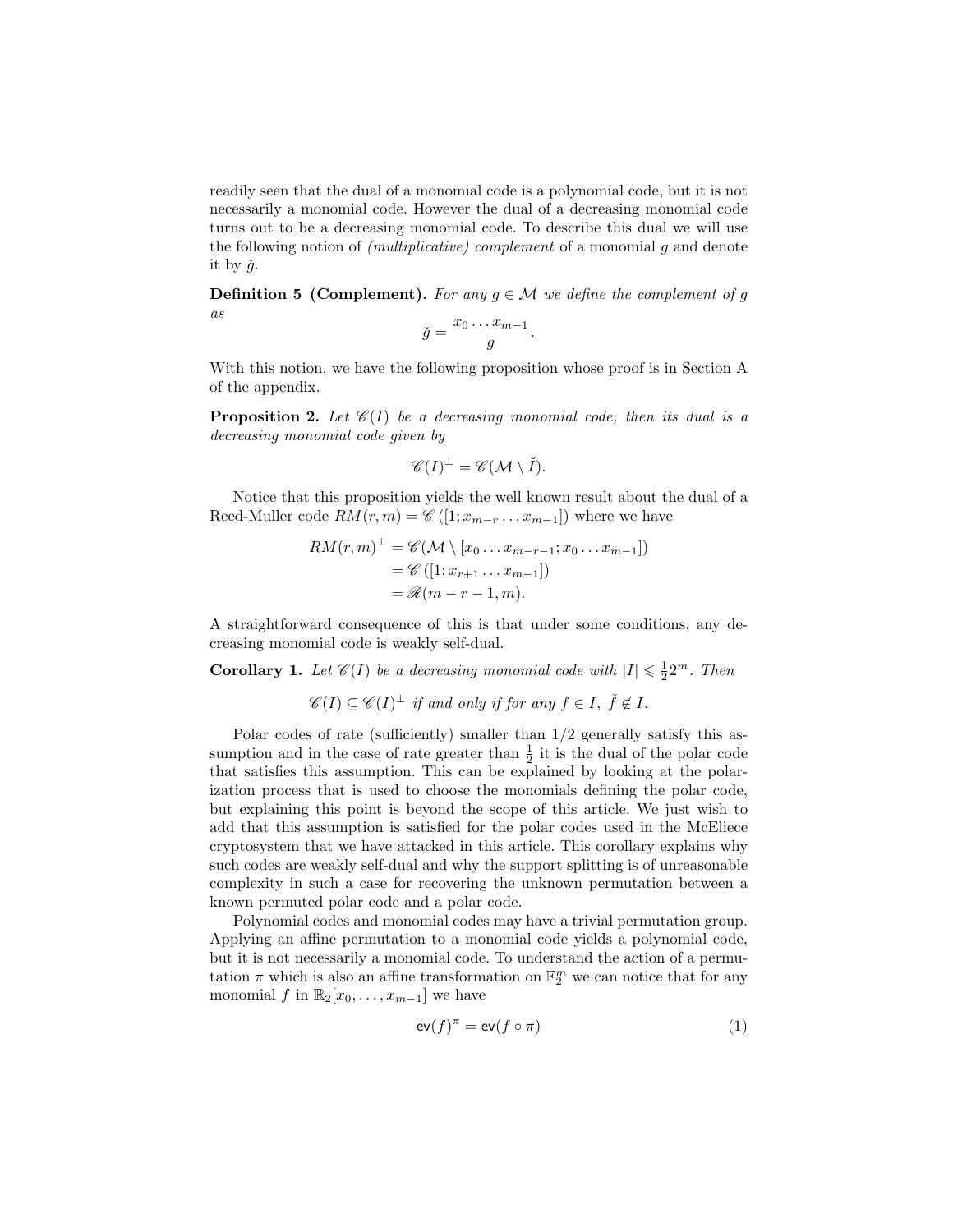where on the lefthand side we view  $\pi$  as a permutation on the coordinates (viewed as elements of  $\mathbb{F}_2^m$ ) whereas on the righthand side we view  $\pi$  as an affine permutation. This equation explains why a monomial code may not be a monomial code after applying an affine permutation and it is rather straightforward to come up with examples of monomial codes that have a trivial permutation group. However by considering the subclass of decreasing monomial codes we obtain codes with a very large permutation group which is the *lower triangular affine group*, that is:

Definition 6 (Lower triangular affine group). The lower triangular affine group  $\mathbb{LTA}_{m}$  on  $\mathbb{F}_{2}^{m}$  is defined as the set of affine transformations over  $\mathbb{F}_{2}^{m}$  of the form  $x \mapsto Ax + b$  where A is a lower triangular binary matrix with "1"'s on the diagonal and **b** is arbitrary in  $\mathbb{F}_2^m$ .

Theorem 1. The permutation group of a decreasing monomial code in m variables contains  $\mathbb{LTA}_{m}$ .

This theorem is proved in Section A of the appendix. This theorem explains why polar codes have a large subgroup of the permutation group of Reed-Muller codes as permutation group. This fact is one of the keys for the cryptanalysis which follows.

Minimum distance of decreasing codes. We first recall some well known facts about the minimum distance of Reed-Muller codes (see for instance [MS86, Ch. 13, §4]):

**Theorem 2.** The minimum distance of the Reed-Muller code  $\mathcal{R}(r,m)$  is  $2^{m-r}$ . There is a one to one correspondance between the affine subspaces of  $\mathbb{F}_2^m$  of dimension  $m-r$  and the minimum codeword of  $\mathcal{R}(r, m)$ : all minimum codewords are obtained as  $ev(x'_0 \ldots x'_{r-1})$  where  $x'_0, \ldots, x'_{r-1}$  are obtained from  $x_0, \ldots, x_{r-1}$ by a bijective affine change of coordinates.

In other words, "up to action of the permutation group there is only one codeword of minimum weight". All these facts have simplified significantly the attack of the McEliece cryptosystem based on Reed-Muller codes in [MS07]. We will see in what follows that polar codes behave differently with this respect.

To understand the minimum distance of a decreasing monomial code, and of a polar code in particular, the following notion is very useful.

**Definition 7.** Let  $\mathscr{C}(I)$  be a decreasing monomial code over m variables. We let

$$
r_{-}(\mathscr{C}(I)) \stackrel{def}{=} \max \left\{ r \mid \mathscr{R}(r,m) \subseteq \mathscr{C}(I) \right\}
$$

$$
r_{+}(\mathscr{C}(I)) \stackrel{def}{=} \min \left\{ r \mid \mathscr{C}(I) \subseteq \mathscr{R}(r,m) \right\}
$$

It is readily checked that another way of defining these quantities is that r<sub>−</sub> is the largest r for which the monomial  $x_{m-r} \dots x_{m-1}$  is in I. On the other hand  $r_+$  is the largest integer r for which  $x_0 \ldots x_{r-1}$  is in I. These quantities are related to the minimum distance of a decreasing monomial code and its dual through the following result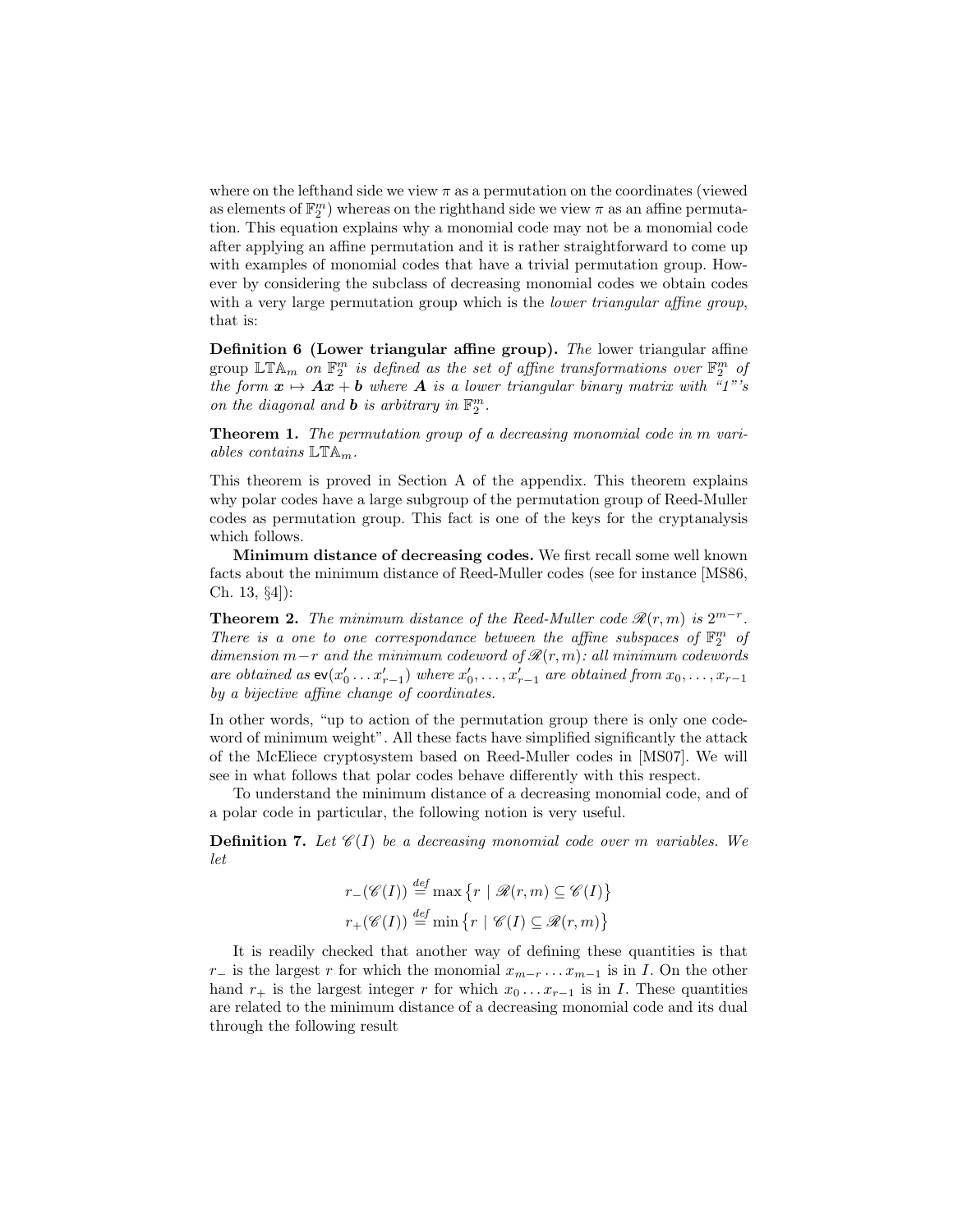**Proposition 3.** Let  $\mathscr{C}(I)$  be a decreasing monomial code over m variables. We have the following properties:

(i) The minimum distance of  $\mathscr{C}(I)$  is equal to  $2^{m-r+(\mathscr{C}(I))}$ . (ii)  $r_-(\mathscr{C}(I)^{\perp})$  and  $r_+(\mathscr{C}(I)^{\perp})$  satisfy the equalities:

$$
r_{-}(\mathscr{C}(I)^{\perp}) = m - 1 - r_{+}(\mathscr{C}(I))
$$
  

$$
r_{+}(\mathscr{C}(I)^{\perp}) = m - 1 - r_{-}(\mathscr{C}(I))
$$

(iii) The minimum distance of  $\mathscr{C}(I)^{\perp}$  is equal to  $2^{r-(\mathscr{C}(I))+1}$ 

This proposition is proved in appendix Section A. A straightforward corollary of these propositions is that the minimum distance of a polar code is always smaller than or equal to the minimum distance of the Reed-Muller code of the same dimension (if it exists) and this is already a strong indication that this minimum distance is rather small (at most the square root of the length for codes of rate greater than  $\frac{1}{2}$  for instance). For the polar codes we are interested in in this study, we will be able to find minimum weight codewords in the polar code and its dual with standard algorithms for finding low weight codewords [Ste88,Dum91], since both minimum distances turn out to be rather small.

For Reed-Muller codes there is only one orbit of the permutation group inside the set of minimum codewords. The case of decreasing monomial codes is more complicated. However, and this will be very helpful for classifying these codewords, we have:

**Theorem 3.** Each orbit under the action of  $\mathbb{LTA}_m$  contained in the set of minimum codewords of the decreasing monomial code  $\mathscr{C}(I)$  contains a monomial of I.

This theorem is proved in Section A of the appendix.

## 4 Cryptanalysis

We will explain here how we solve the code equivalence problem for a decreasing monomial code  $\mathscr{C}(I)$ . This can be applied to any polar code and yields an attack that breaks the McEliece scheme based on polar codes proposed in [SK14]. In this section, we use the simplified notation r\_ for  $r_-(\mathscr{C}(I))$  and  $r_+$  for  $r_+(\mathscr{C}(I))$ . We also use the notion of signature formalized as follows.

**Definition 8 (Signature).** Let  $\mathscr C$  be a code of length n. Let  $\mathscr G$  be a subgroup of permutations of  $\mathscr C$  and  $W$  be a subset of  $\mathscr C$  globally invariant under  $\mathcal G$ . We say that a function  $\Sigma(c, \mathscr{C})$  where c belongs to  $\mathscr{C}$  is a signature for the action of G on W if and only if:

- (i)  $\Sigma(c, \mathscr{C}) = \Sigma(c^{\pi}, \mathscr{C}^{\pi})$  for  $\pi$  from  $S_n$  (i.e.  $\Sigma$  is invariant by permutation),
- (ii)  $\Sigma(c, \mathscr{C}) \neq \Sigma(c', \mathscr{C})$  if c and c' both belong to W but are not in the same orbit under  $\mathcal G$  (i.e.  $\Sigma$  takes distinct values for each orbit).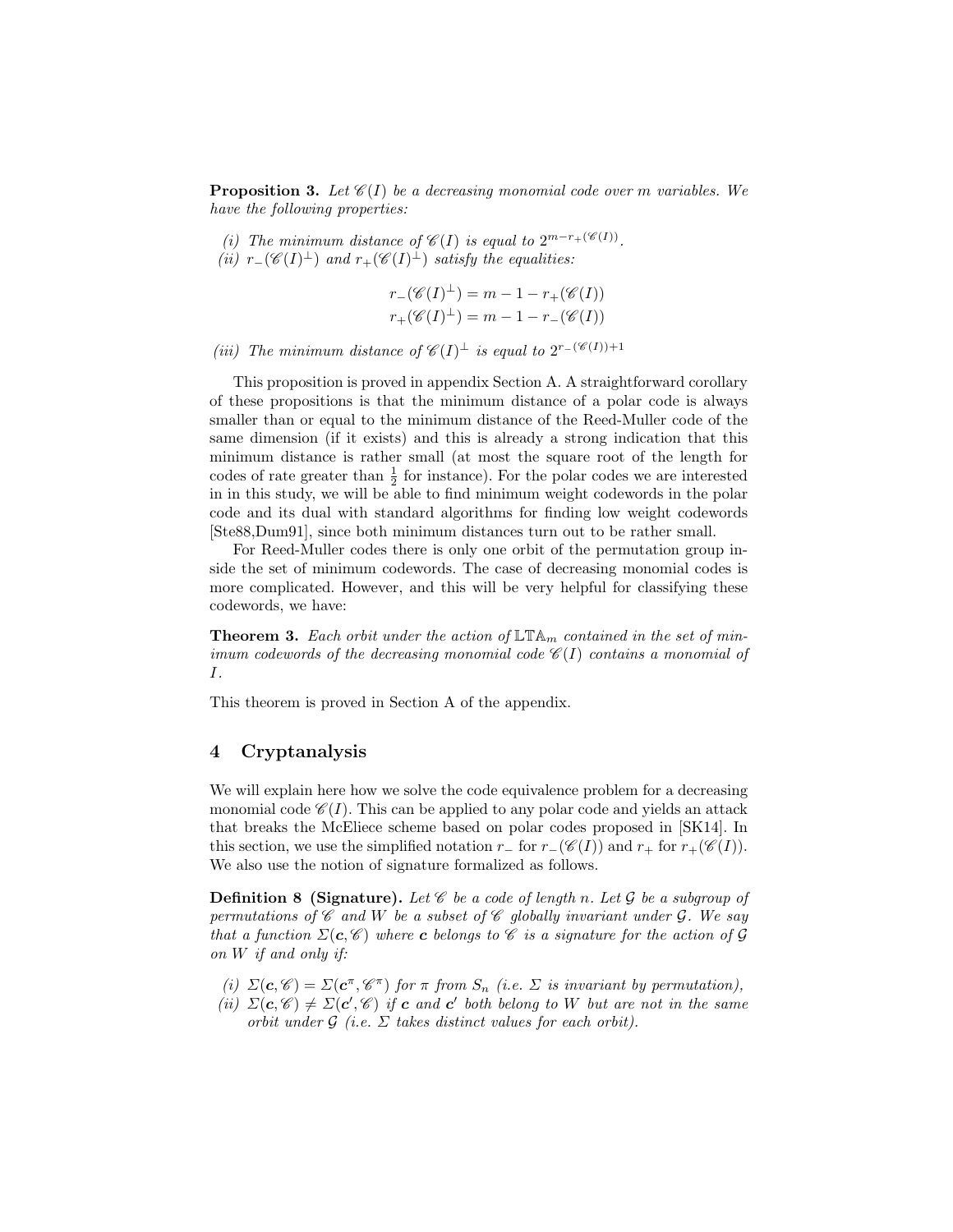Notice here that a signature always takes the same value on an orbit under G since if we take c in W and  $\gamma$  is an element of G, then  $\Sigma(c, \mathscr{C}) = \Sigma(c^{\gamma}, \mathscr{C}^{\gamma}) =$  $\Sigma(c^{\gamma}, \mathscr{C})$  since  $\gamma$  belongs to the permutation group of the code.

The algorithm for performing the attack can now be summarized as follows:

- Step 1. (Minimum weight codewords searching) Search the non-zero minimum weight vectors of  $\mathscr{C}(I)$  and  $\mathscr{C}(I)^{\pi}$ . We denote these two sets by  $W_{\min}$  and  $W_{\min}^{\pi}$  respectively. Note that  $W_{\min} = \{c \in \mathcal{C}(I) : |c| = 2^{m-r_+}\}, W_{\min}^{\pi} = \{c \in$  $\mathscr{C}(I)^{\pi}: |\mathbf{c}| = 2^{m-r_{+}}\}$  and the codeword  $\mathbf{c}_{\min} \stackrel{\text{def}}{=} \mathbf{ev}(x_0 \cdots x_{r_{+}-1})$  belongs to  $W_{\min}$ .
- Step 2. (Signature of orbits in  $W_{\text{min}}$ ) Compute the orbits of  $W_{\text{min}}$  under the lower triangular subgroup  $\mathbb{LT}\mathbb{A}_m$  of the affine group and find a signature for these orbits. This signature is based on shortening the dual  $\mathscr{C}(I)^{\perp}$  on the support of  $c$  (where c belongs to  $W_{\text{min}}$ ) and computing the dimension of this code and the number of codewords of minimum weight in it.
- Step 3. (Computation of orbits in  $W_{\text{min}}^{\pi}$ ) Use this signature to decompose  $W_{\text{min}}^{\pi}$  into distinct orbits under the group  $\pi^{-1}\mathbb{L} \mathbb{T}\mathbb{A}_m \pi$  and use it to find the orbit of  $\boldsymbol{c}^{\pi}_{\min}$ .
- Step 4. (Identification of affine spaces) Without loss of generality, we may take any codeword in the orbit of  $c_{\min}^{\pi}$  and declare that it is equal to  $c_{\min}^{\pi}$ . Let  $\mathcal{I}$ be the support of  $c_{\min}$ , and  $\mathcal J$  be the complementary set (that is the set of position for which  $c_{\min}$  takes the value 0). Note that with the way we identify positions as elements of  $\mathbb{F}_2^m$ ,  $\mathcal I$  can be viewed as the affine space  $x_0 = x_1 = \cdots = x_{r_+ - 1} = 1$ . The structure of the orbit of  $c_{\min}$  is such that the supports of all the codewords in this orbit are affine spaces of the form  $x_0 = \varepsilon_0, x_1 = \varepsilon_1, \ldots, x_{r_+ - 1} = \varepsilon_{r_+ - 1}$ , where the  $\varepsilon_i$ 's are arbitrary elements in  $\mathbb{F}_2$ . Denote this affine space by  $A(\varepsilon_0,\ldots,\varepsilon_{r_+-1})$  and let  $c_{\min}(\varepsilon_0,\ldots,\varepsilon_{r_+-1})$ be the corresponding codeword. Up to a permutation of  $\mathscr{C}^{\pi}$ , we identify all the elements  $c_{\min}(\varepsilon_0,\ldots,\varepsilon_{r_+-1})^{\pi}$ . This gives all the affine spaces permuted by  $\pi$ , that is  $A(\varepsilon_0,\ldots,\varepsilon_{r_+-1})^{\pi} \stackrel{\text{def}}{=} {\pi^{-1}(i) \mid i \in A(\varepsilon_0,\ldots,\varepsilon_{r_+-1})}.$
- Step 5. (Equivalence problem for a short code) Let  $\mathcal J$  be the set of positions where  $\pmb{c}_{\min}$  takes zero values. Notice that the set of positions for which  $\pmb{c}_{\min}^{\pi}$  takes zero values is  $\mathcal{J}^{\pi}$ . Then we compute the codes  $\mathscr{D} \stackrel{\text{def}}{=} \mathcal{P}_{\mathcal{J}}(\mathscr{C})$  and  $\mathscr{D}^{\pi} \stackrel{\text{def}}{=}$  $\mathcal{P}_{\mathcal{J}^{\pi}}(\mathscr{C}^{\pi})$ . We solve the code equivalence problem for  $\mathscr{D}$  and  $\mathscr{D}^{\pi'}$  where  $\pi'$ is the restriction of the permutation  $\pi$  to the affine space  $\mathcal I$ . Notice that this problem is solved for much shorter codes than the original system.
- Step 6. (Induction step) Let  $c^i = ev(x_0 \ldots, x_{i-1})$  with  $c^0$  being  $ev(1)$ , that is the all-one codeword. Notice that  $c_{\min} = c^{r_+}$ , and let  $\mathcal{J}^i$  be the set of positions for which  $c^i$  takes the value 0. Denote by  $\mathscr{D}^i = \mathcal{P}_{\mathcal{J}^i}(\mathscr{C})$ . Solve for  $i =$  $r_{+}-1,\ldots,0$  the code equivalence problem for the pair  $(\mathscr{D}^{i},(\mathscr{D}^{i})^{\pi^{i}})$  by using the solution to the code equivalence problem  $(\mathscr{D}^{i+1}, (\mathscr{D}^{i+1})^{\pi^{i+1}})$  where  $\pi^i$  is the restriction of  $\pi$  to the set of positions of  $\mathscr{D}^i$ .

The last code equivalence problem we solve here (namely for  $i = 0$ ) is just a solution to the original code equivalence problem.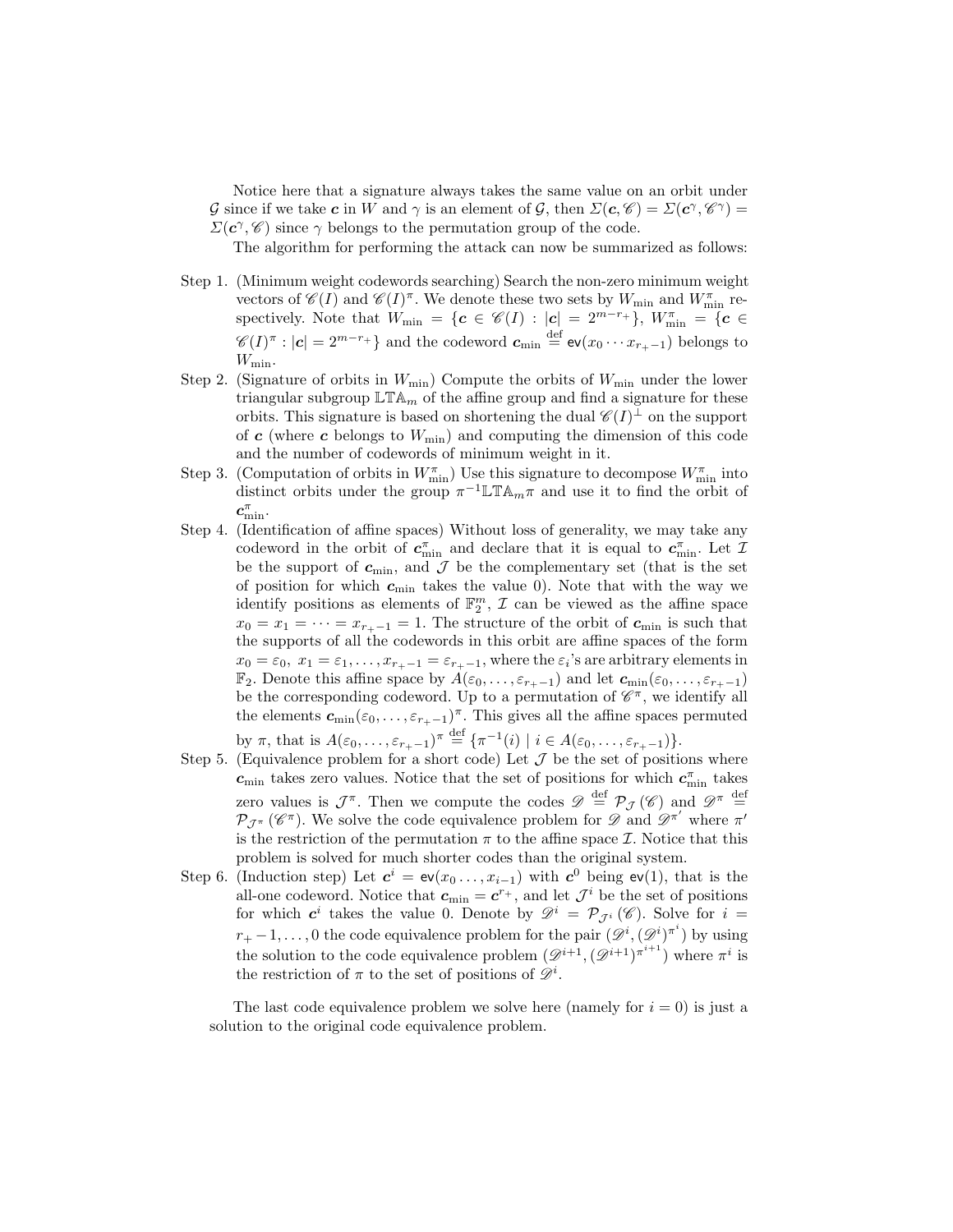#### 4.1 Step 1 – Minimum weight codewords searching.

Finding the codewords of  $\mathscr{C}(I)^{\pi}$  can be performed by applying Dumer's algorithm [Dum91]. The complexity of this algorithm for finding a codeword of weight w in a code of rate R can be estimated as  $O(e^{-w \ln(1-R)(1+o(1))})$  when w is a sublinear function of the length (see [CTS15] for more details) and the length  $n$  of the code goes to infinity. For monomial codes it can be readily checked that codes with rate greater than some constant  $\varepsilon > 0$  have minimum distance at most  $O(\sqrt{n})$  (this comes from straightforward and well known results about the minimum distance of Reed-Muller codes and Proposition 3). This is clearly achievable for the polar codes we have considered in this article.

On the other hand, all the minimum codewords of  $\mathcal{C}(I)$  are easily obtained by using Theorem 3:  $W_{\text{min}}$  decomposes into orbits under the action of  $\mathbb{LT}\mathbb{A}_m$ where each orbit contains one of the monomials of I of degree  $r_{+}$ .

#### 4.2 Step 2 – Signature of orbits in  $W_{\text{min}}$

To distinguish between the codewords of  $W_{\text{min}}$  we have first chosen a monomial in each of the orbits under  $\mathbb{LT}\mathbb{A}_m$  that decompose  $W_{\min}.$  For each of such monomials g we have computed the dual of the shortened code  $\mathscr{D} \stackrel{\text{def}}{=} (\mathcal{S}_{\mathcal{J}}(\mathscr{C}(I)))^{\perp}$ with respect to the support  $\mathcal J$  of  $ev(g)$ . It has turned out that, for the polar codes we have considered, the pair (number of codewords of weight  $2<sup>r−</sup>$  in  $\mathscr{D}$ , dimension of  $\mathscr{D}$ ) was discriminant enough to yield a signature of the orbit. This critical quantity 2r<sup>−</sup> occurs because we have

**Theorem 4.** Let  $g = x_{i_1} \ldots x_{i_{r_+}}$  be a monomial of degree  $r_+$  in I. Denote by supp(g) the support of  $ev(g)$ , then the minimum distance of  $(S_{supp(g)} (\mathscr{C}(I)))^{\perp}$  is equal to  $2^{r-1}$  if and only if there exists a monomial h in  $\mathcal{M} \setminus \check{I}$  such that:

- (i) the number of variables of h that are also variables of g is  $r_{+} 1$ ,
- (ii) the number of variables of h that are also variables of  $\check{g}$  is  $m r_- r_+$ .

This theorem is proved in Section B of the appendix.

## 4.3 Step 3 – Computation of orbits in  $W_{\min}^{\pi}$

The signature  $\Sigma$  that has been found in the previous step is now applied to  $W_{\min}^{\pi}$ . It gives the orbits of  $W_{\min}^{\pi}$  with respect to the conjugate group  $\pi^{-1}\mathcal{G}\pi$ . Indeed, it can be verified that

**Proposition 4.**  $W_{min}^{\pi}$  is invariant by the action of  $\pi^{-1}\mathbb{L} \mathbb{T}\mathbb{A}_{m} \pi$  and if  $\Sigma$  is a signature for  $W_{min}$  under the action of  $\mathbb{LTA}_m$ , then it is also a signature for the action of  $\pi^{-1}\mathbb{L}{\mathbb{T}\mathbb{A}}_m\pi$  on  $W_{min}^{\pi}$ .

We use this signature for finding the orbit of  $c_{\min}$ . This orbit has a particularly nice structure: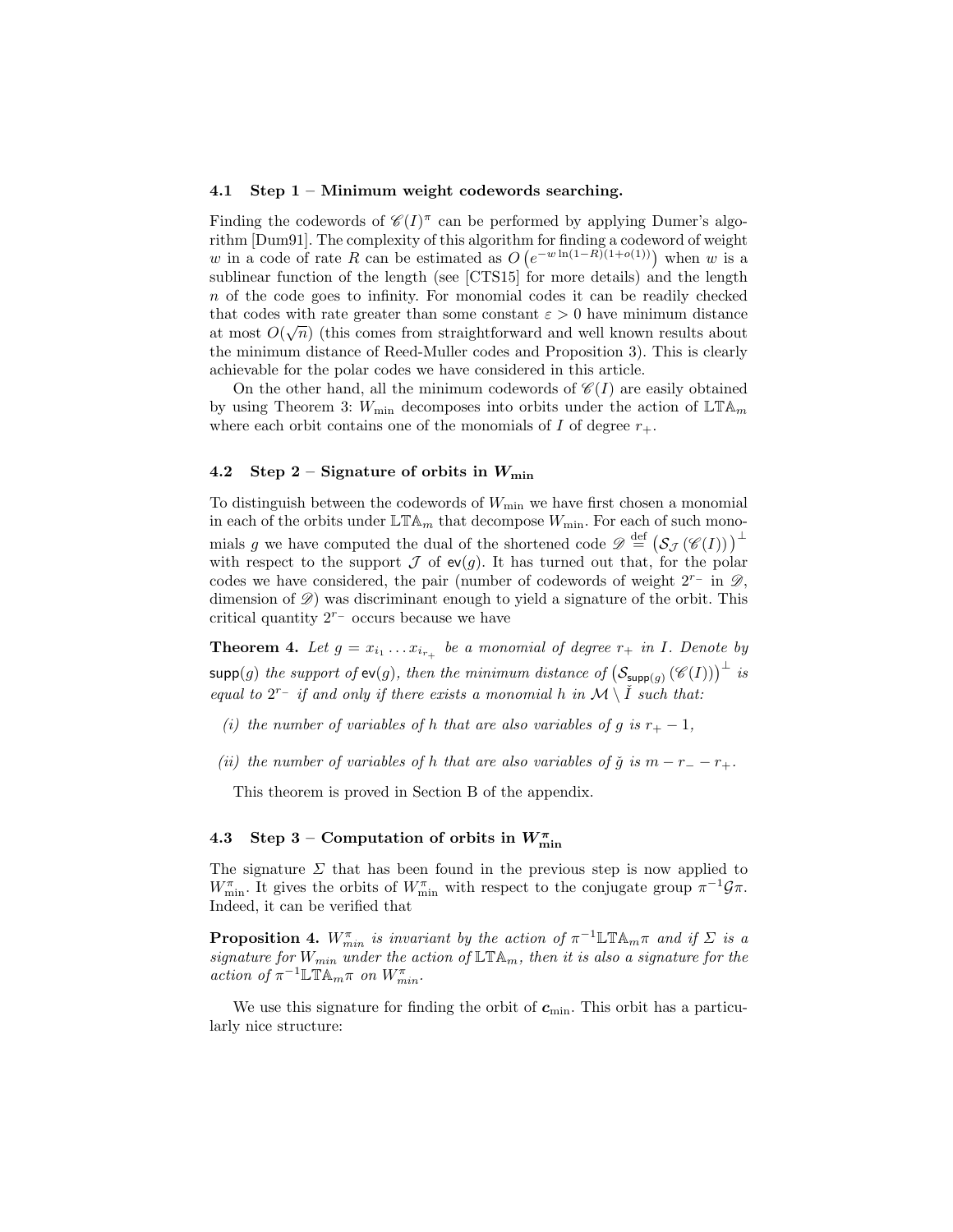**Proposition 5.** The orbit of  $c_{min}$  under  $\mathbb{LTA}_{m}$  consists of  $2^{r+}$  codewords that are of the form  $\mathbf{c}_{min}(\varepsilon_0,\ldots,\varepsilon_{r_+-1})$  where the  $\varepsilon_i$ 's are arbitrary elements of  $\mathbb{F}_2$ . The orbit of  $c_{min}^{\pi}$  under  $\pi^{-1}\mathbb{LT}\mathbb{A}_{m}\pi$  is given by  $2^{r_{+}}$  codewords of weight  $2^{m-r_{+}}$ that have disjoint supports which are the permuted versions  $A(\varepsilon_0, \ldots, \varepsilon_{r_+-1})^{\pi}$  of the affine spaces  $A(\varepsilon_0, \ldots, \varepsilon_{r_+-1}).$ 

In other words, finding this orbit in  $W_{\min}^{\pi}$  and looking at the support of the codewords that we have found in this way allows us to find the support of the permuted versions  $A(\varepsilon_0,\ldots,\varepsilon_{r_+-1})^{\pi}$  of the affine spaces  $A(\varepsilon_0,\ldots,\varepsilon_{r_+-1})$ .

#### 4.4 Step 4 – Identification of affine spaces

There are several ways to identify the permuted versions of the affine spaces we are interested in. One of the simplest way, which worked for the [2048, 614] polar code that we studied, is by computing the dimensions of certain spaces. First we take any codeword in the orbit of  $c_{\min}$ . Such codeword is of the form  $c_{\min}^{\gamma \pi}$  where  $\gamma$  is a permutation leaving  $\mathscr{C}(I)$  invariant. In other words, up to applying the permutation group, we can safely declare that this codeword is  $c_{\min}^{\pi}$ . Let  $\mathcal{I}_0$  be the support of  $c_{\min} = c(1,\ldots,1)$ . We choose  $\mathcal{I}'_0$  be the support of the codeword  $c(-1,\ldots,1, 0)$ . Notice that  $\mathcal{I} \stackrel{\text{def}}{=} \mathcal{I}_0 \cup \mathcal{I}_0'$  is the  $(r_{+}-1)$  times

support of the codeword  $ev(x_0 \ldots x_{r_+ - 2})$ . We compute the dimension of the code  $\mathcal{P}_{\mathcal{I}}(\mathscr{C}(I))$ . Now, we let  $\mathcal{J}_0,\ldots,\mathcal{J}_{2^{r_{+}}-1}$  be the supports of the codewords that are in the orbit of  $c_{\min}^{\pi}$ , with  $\mathcal{J}_0$  being the support of the codeword  $c_{\min}^{2\pi}$ that has been chosen. We compute the dimensions of the codes  $\mathcal{P}_{\mathcal{J}_0\cup\mathcal{J}_i}(\mathscr{C}(I)^{\pi})$ for  $i = 1, ..., 2^{r_+} - 1$ . It turns out that there is generally a single space  $\mathcal{J}_i$ such that  $\dim (\mathcal{P}_{\mathcal{J}_0\cup\mathcal{J}_i}(\mathscr{C}(I)^{\pi})) = \dim (\mathcal{P}_{\mathcal{I}}(\mathscr{C}(I)))$ . We pair these two spaces  $\mathcal{J}_0$  and  $\mathcal{J}_i$  together. This process can be used to pair together all the spaces  $A(\varepsilon_0,\ldots,\varepsilon_{r_+-2},0)^{\gamma\pi}$  and  $A(\varepsilon_0,\ldots,\varepsilon_{r_+-2},1)^{\gamma\pi}$  by pairing together  $\mathcal{J}_i$  and  $\mathcal{J}_j$ when  $\mathcal{J}_j$  is the only space for a given i such that

$$
\dim\left(\mathcal{P}_{\mathcal{J}_i\cup\mathcal{J}_j}\left(\mathscr{C}(I)^{\pi}\right)\right)=\dim\left(\mathcal{P}_{\mathcal{I}}\left(\mathscr{C}(I)\right)\right).
$$

In such a case,  $\mathcal{J}_i$  and  $\mathcal{J}_j$  necessarily correspond to  $A(\varepsilon_0,\ldots,\varepsilon_{r_+-2},0)^{\gamma\pi}$  and  $A(\varepsilon_0,\ldots,\varepsilon_{r_+-2},1)^{\gamma\pi}$  for a certain  $(\varepsilon_0,\ldots,\varepsilon_{r_+-2})\in \mathbb{F}_2^{r_+-1}$ . In other words, we know after this process all the spaces  $A(\varepsilon_0,\ldots,\varepsilon_{r_+-2})^{\gamma\pi}=A(\varepsilon_0,\ldots,\varepsilon_{r_+-2},0)^{\gamma\pi}\cup$  $A(\varepsilon_0,\ldots,\varepsilon_{r_+-2},1)^{\gamma\pi}$ . We can carry on this process with the codeword  $\boldsymbol{c}$  =  $ev(x_0 ... x_{r_+-1})$  instead of  $c_{\min}$  and recover all the permuted affines spaces  $A(1)^\gamma{}^\pi, A(1,1)^\gamma{}^\pi, \ldots, A(1,1,\ldots,1)^\gamma{}^\pi$  for some permutation  $\gamma$  leaving  $\mathscr{C}(I)$  in- ${r_+}$  times

variant.

## 4.5 Step 5 – Equivalence problem for a short decreasing monomial code

We now have to solve the code equivalence problem for  $\mathscr D$  which is a code of length  $2^{m-r_+}$  which is much shorter than the original code. It is also straightfor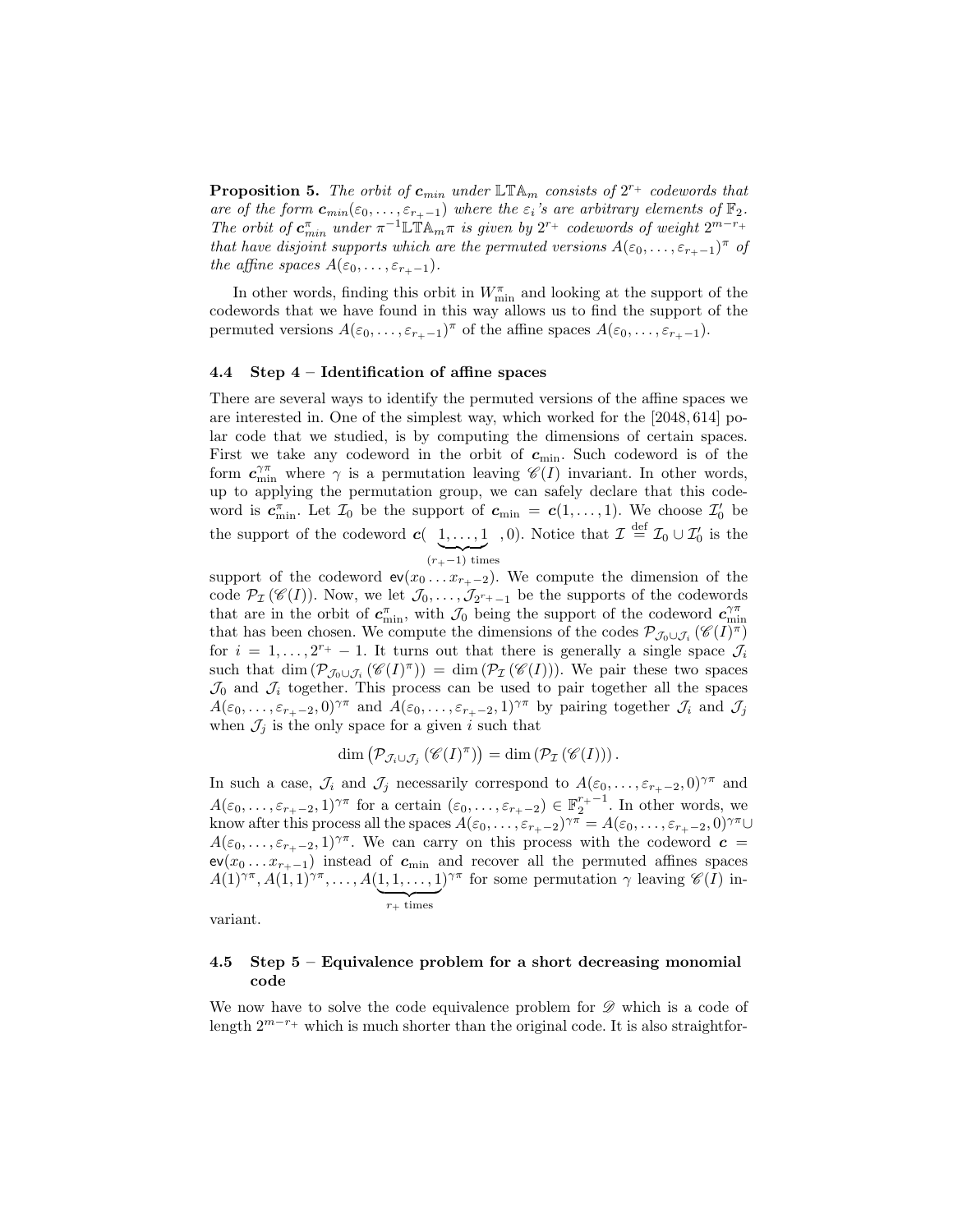ward to check that it is a decreasing monomial code. We can for instance carry out the process again that we saw before. For the [2048, 614] polar code that we studied, we can even compute the whole permutation group of the code which is much closer to the whole affine group. It is here a code of length 32 that contains  $\mathcal{R}(2, 5)$  and is contained in  $\mathcal{R}(3, 5)$ . We do not detail this point here, since there are many ways to actually solve the problem.

#### 4.6 Step 6 – Induction step

The idea here is to reconstruct the permutation  $\hat{\pi}$  given that we already know its action on the support of  $c_{\min}$ . More precisely, the code equivalence problem that we solve here is:

Problem 2 (Code equivalence search problem with side information). Given  $(\mathscr{C},$  $\mathscr{C}^{\pi}$ ) and t pairs of code positions  $(i_0, j_0)$ ,  $(i_1, j_1)$ , ...,  $(i_{t-1}, j_{t-1})$ , find  $\hat{\pi}$  such that  $\mathscr{C}^{\hat{\pi}} = \mathscr{C}^{\pi}$  and  $\hat{\pi}(i_s) = j_s$  for all  $s \in \{0, 1, \dots, t-1\}$ 

We use the following algorithm for solving this problem (we let here  $\mathcal{I} \stackrel{\text{def}}{=}$  $\{i_0, \ldots, i_{t-1}\}\$  and  $\mathcal{J} \stackrel{\text{def}}{=} \{j_0, \ldots, j_{t-1}\}\$ 

- 1. we pick a certain number  $\ell$  of codewords  $\mathbf{c}(0), \ldots, \mathbf{c}(\ell 1)$  of  $\mathscr{C}$ .
- 2. Let  $\mathscr{C}(j)$  the set of codewords of  $\mathscr C$  which coincide with  $\mathbf{c}(j)$  on the positions belonging to  $\mathcal{J}$ . We also define  $\mathscr{C}(i)^{\pi}$  as the set of codewords of  $\mathscr{C}^{\pi}$  that coincide with  $c(i)^{\pi}$  on  $\mathcal{I}$ .
- 3. We compute for all i in  $0, 1, \ldots, \ell 1$  and all positions j which are not in  $\mathcal{J}$ , the number  $\Sigma(i, j)$  which is the number of codewords of minimum weight in  $\mathcal{P}_i(\mathscr{C}(i))$ , and similarly for all all positions j that are not in  $\mathcal{I}$ , the number  $\sum^{\pi}(i,j)$  which is the number of codewords of minimum weight in  $\mathcal{P}_j(\mathscr{C}(i)^{\pi})$ .
- 4. We declare for u which is not in  $\mathcal I$  that  $\hat{\pi}(u) = v$  if there exists a unique v which does not belong to J such that  $\Sigma(i, v) = \Sigma^{\pi}(i, u)$  for all i in  $\{0, 1, \ldots, \ell - 1\}.$

It is straightforward to verify that this algorithm outputs the unique  $\hat{\pi}$  solving the problem in this case. We have also encountered cases, where even with the knowledge we have on  $\hat{\pi}$ , we have different solutions. In such a case, we were able to compute how many solutions we had and add to the set of pairs  $(i_s, j_s)$ an additional pair (or additional pairs) which gives a unique solution.

## 5 Implementation of the Attack on a [2048, 614]-Polar Code

We implemented the [2048, 614]-polar code as follows. The Shannon limit for the noise on a binary symmetric channel of crossover probability p that a code of rate  $\frac{614}{2048}$  is able to sustain is about  $p = 0.19$ . We devised the polar code for a slightly smaller error rate of  $p = 0.17$  and chose the 614 best rows of  $G_{11}$  which give the best performances for the successive cancellation decoder. Such a code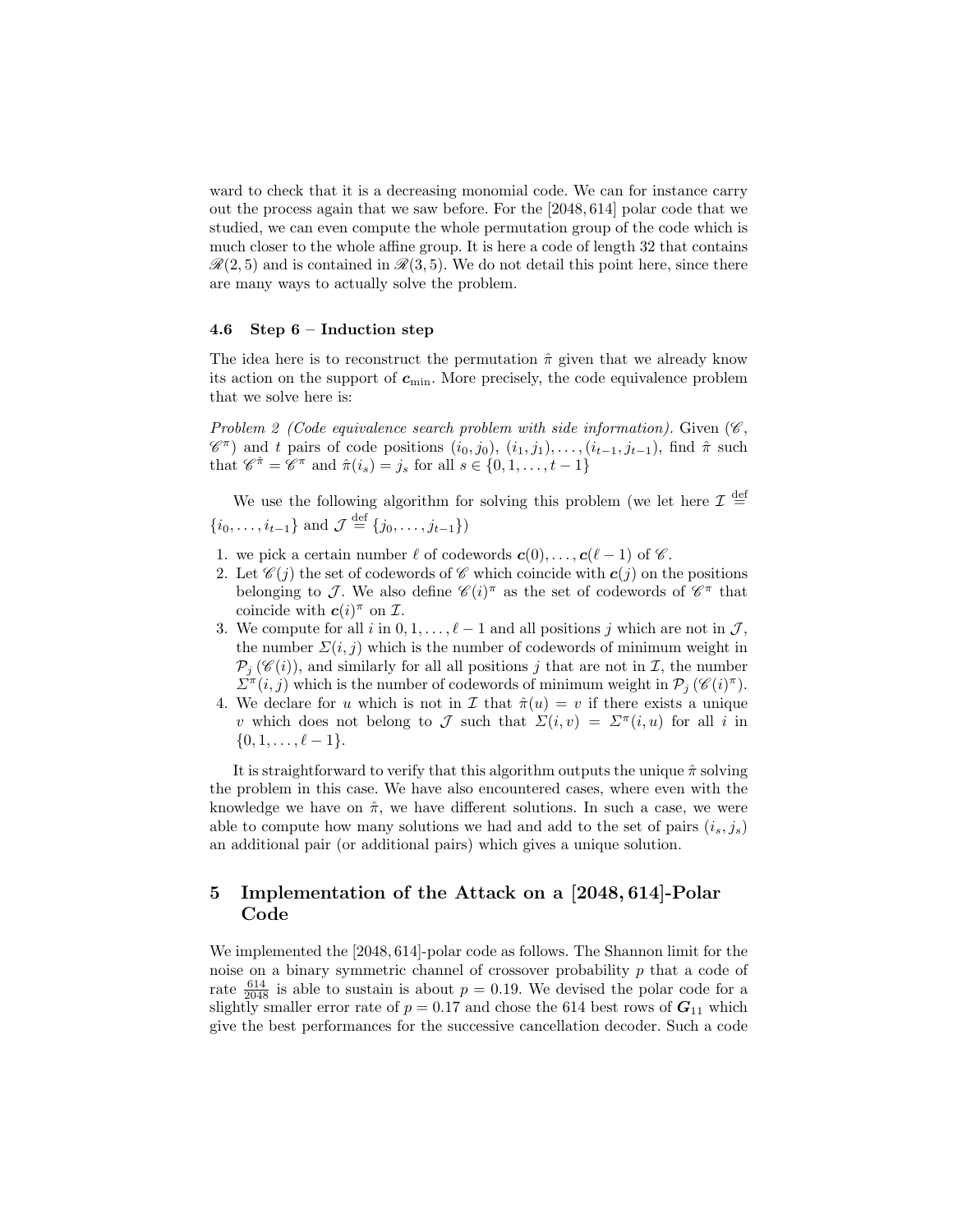is able to correct more than 200 errors with a small error probability- this should be compared to the 130 errors that a Goppa code of the same rate is able to tolerate. In the case of a Goppa code we have about 70 bits of security against message attacks based on generic linear codes decoding algorithms, whereas we have more than 105 bits of security for the polar code.

We first checked that this code  $\mathscr C$  and its dual  $\mathscr C^{\perp}$  are both decreasing monomial codes and computed all the minimum weight codewords by using Theorem 3. The conditions of Corollary 1 were met and the code was weakly self-dual  $\mathscr{C} \subset \mathscr{C}^{\perp}$ . The minimum distance of  $\mathscr{C}$  turned out to be equal to 32 and there were 42176 codewords of this weight, whereas the minimum distance of  $\mathscr{C}^\perp$  was 8 and there were 6912 codewords of this weight in the dual. The same number of codewords were found by Dumer's algorithm in  $\mathscr{C}^{\pi}$  and in  $(\mathscr{C}^{\pi})^{\perp}$ . It tooks 27 seconds to find these codewords in  $\mathcal{C}^\pi$  and 3 seconds to find these codewords in  $(\mathscr{C}^{\pi})^{\perp}$  on a 8-core XEON E3-1240 running at 3.40 GHz.

But the most time consuming part was Step 6 of the attack when we have to compute the various  $\Sigma(i, j)$ 's that are needed. This is done again by using Dumer's algorithm. The difference with obtaining codewords of minimum weight of the polar code is that in the polar case we know beforehand the number of minimum weight codewords by using a counting procedure based on Theorem 3 and we can stop the search procedure once we have the right amount of different codewords. However when we compute  $\Sigma(i, j)$  we do not know beforehand the number of minimum weight codewords in  $\mathcal{P}_j (\mathcal{C}(i))$  and we use a probabilistic procedure based on the coupon collector problem : once we have found  $n$  different minimal codewords, where on average we have found each codeword  $\alpha \ln n$  times we stop the procedure for a certain value of  $\alpha$  greater than 1. Here we have taken  $\alpha$  to be equal to 3. In this case, to speed up the computation we chose the  $c(i)$ 's to be minimum weight codewords of  $\mathscr C$ . More than 80% of the total computation is actually taken for the last step of induction where we recover a permutation for the whole [2048, 614] code from the partial permutation acting on half its positions. This takes about 227 hours and the total computation time is about 280 hours. This part of the attack is very likely to be improved significantly if need be.

## 6 Conclusion

Despite the fact that the code equivalence problem for binary polar codes is a hard instance for the Support Splitting Algorithm, we have shown in this paper that it can nevertheless be solved rather efficiently by a more sophisticated algorithm consisting in (i) looking for minimum weight codewords, (ii) classifying them by using our knowledge of the automorphism group of the polar code to find a particular minimum weight codeword, (iii) use this particular codeword to partition the code positions into affine spaces, (iv) puncture the set of positions with respect to all these affine spaces but one, and solve the code equivalence problem on this reduced problem. We use this to solve the code equivalence problem by induction on increasing affine spaces.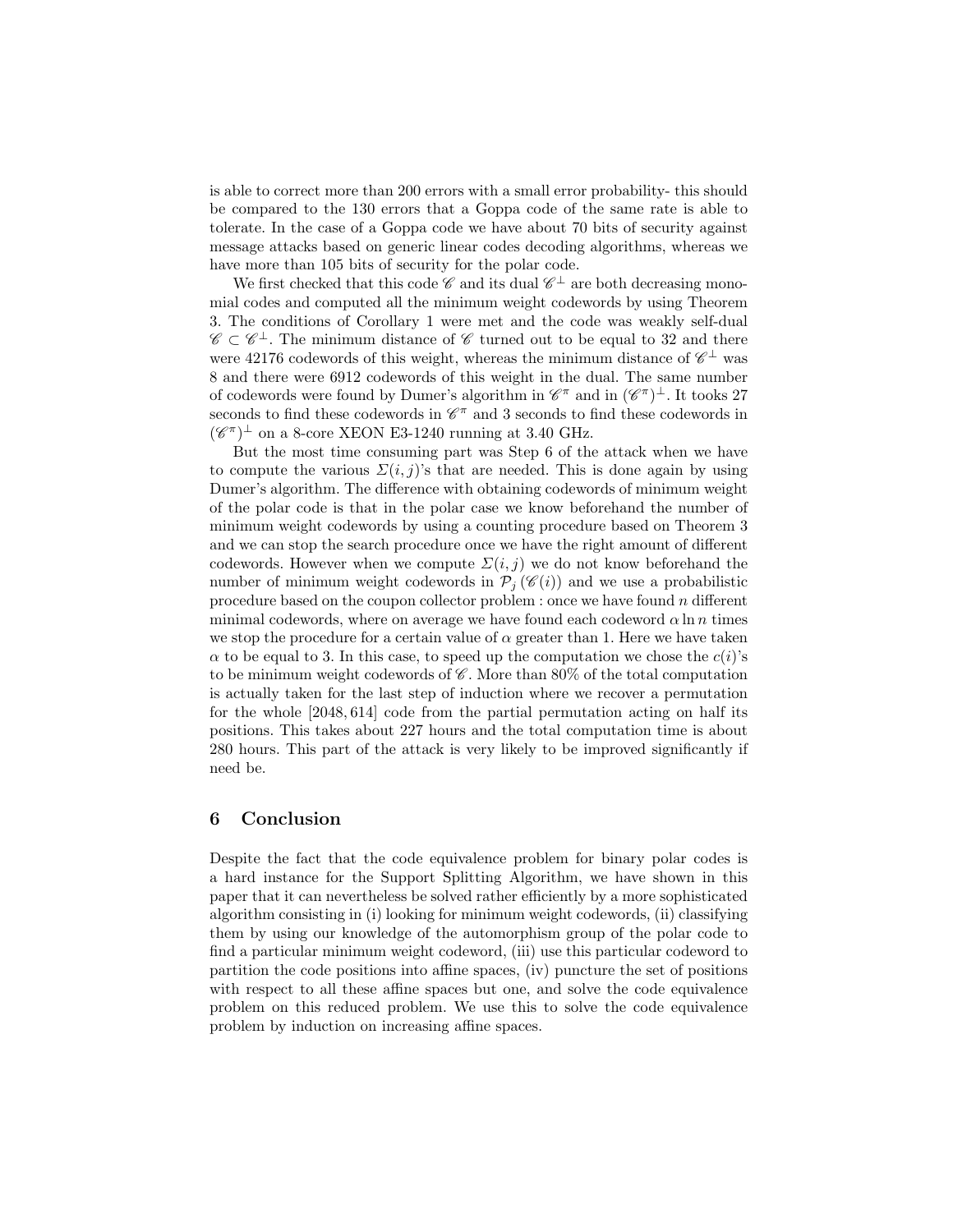This allows to break the McEliece cryptosystem for the parameters proposed in [SK14]. It is likely that the only way to avoid this kind of attack (or possible improvements on it) is to look for polar code parameters for which we are unable to find minimum weight codewords either in the code or in its dual. This would require to change significantly the parameters proposed in [SK14] that would make such polar codes much less attractive for a use in a McEliece cryptosystem.

To obtain this attack we have proposed a new code family, that we call decreasing monomial codes containing as a particular subcase Reed-Muller codes and binary polar codes. These decreasing monomial codes have a very large permutation group that gives some insight about the permutation group of polar codes. This knowledge on the permutation group of polar codes we obtained could also be used in other settings, for instance to improve the decoding performances of polar codes.

This attack can be considered as a first step towards studying the polar code based McEliece scheme proposed in [HSEA14]. Our attack does not apply directly to this scheme since it is based on taking a particular kind of random subcode of the polar code. In such a case, the system does not consist in solving the code equivalence problem (or we have to solve as many instances as the number of possible subcodes of this kind which becomes unfeasible in this case). However it seems that some of the tools provided here, and a particular property of polar codes, might also be used to attack such a scheme. Indeed, taking the square of the polar code or the square of its dual (with the definition of a square code given in  $[CGG+14]$  gives a code which is not the full space in many cases. If the subcode of a polar code was chosen uniformly at random among the spaces of some prescribed codimension inside the code, then the square of such codes would be almost always equal to the square of the polar code when the codimension is large enough. This would give an attack since the square of a polar code which is a decreasing monomial code is readily seen to be a decreasing monomial code itself. From there we can solve the code equivalence problem on the square of this code by using the tools given in this paper. This reveals the secret permutation and breaks the system. With the way the subcodes are chosen in [HSEA14] this does not happen, but still the square of the subcode is a very large subcode of the square of the polar code itself and this looks highly suspicious.

## References

- [Arı09] Erdal Arıkan. Channel polarization: a method for constructing capacityachieving codes for symmetric binary-input memoryless channels. IEEE Trans. Inform. Theory, 55(7):3051–3073, 2009.
- [BBC08] Marco Baldi, Marco Bodrato, and Franco Chiaraluce. A new analysis of the TMcEliece cryptosystem based on QC-LDPC codes. In Proceedings of the 6th international conference on Security and Cryptography for Networks, SCN '08, pages 246–262, Berlin, Heidelberg, 2008. Springer-Verlag.
- [BBD09] Daniel J. Bernstein, Johannes Buchmann, and Erik Dahmen, editors. Post-Quantum Cryptography. Springer-Verlag, 2009.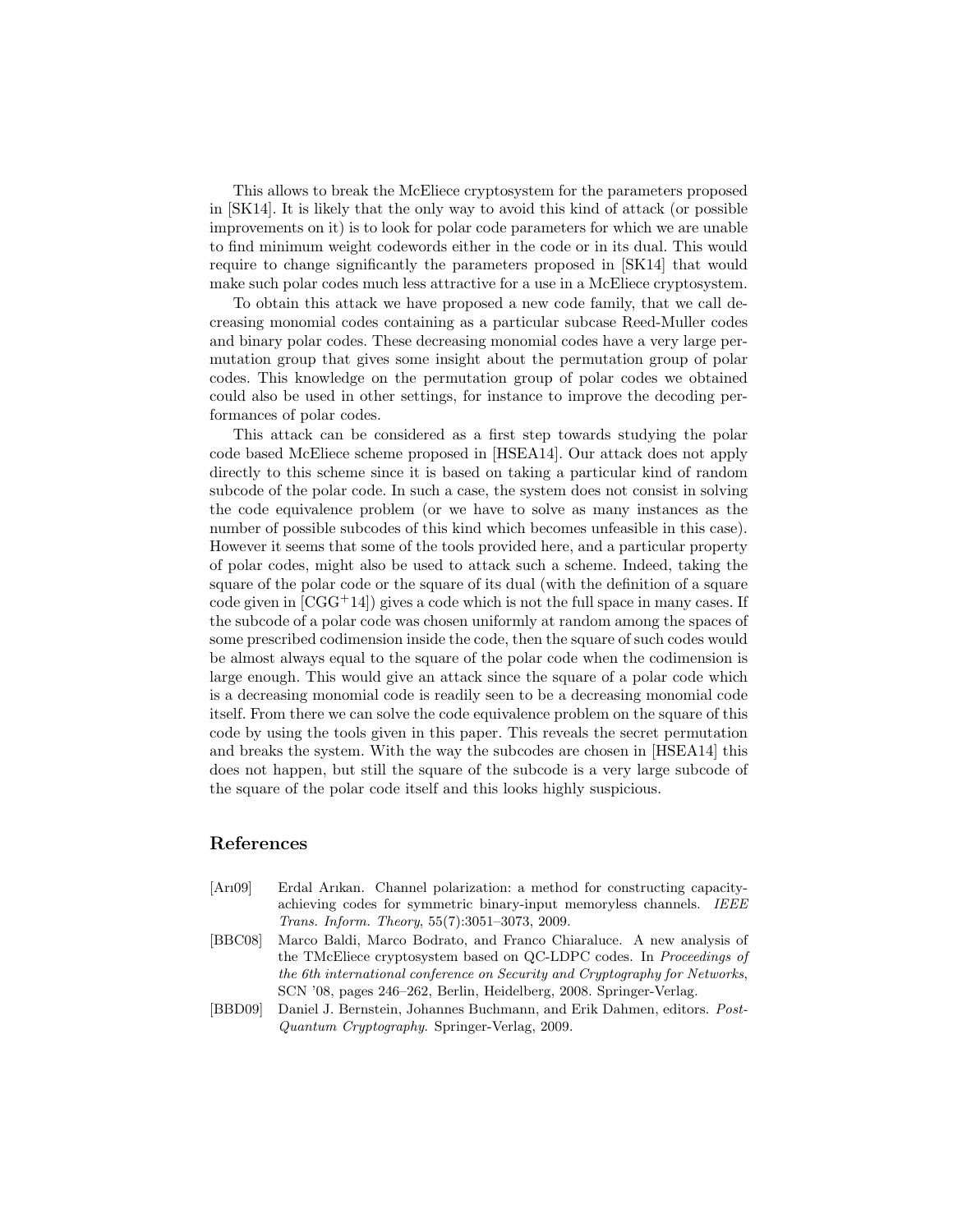- [BC07] Marco Baldi and Franco Chiaraluce. Cryptanalysis of a new instance of McEliece cryptosystem based on QC-LDPC codes. In Proc. IEEE Int. Symposium Inf. Theory - ISIT, pages 2591–2595, Nice, France, June 2007.
- [BL05] Thierry P. Berger and Pierre Loidreau. How to mask the structure of codes for a cryptographic use. Des. Codes Cryptogr., 35(1):63–79, 2005.
- [BLP10] Daniel J. Bernstein, Tanja Lange, and Christiane Peters. Wild McEliece. In Alex Biryukov, Guang Gong, and DouglasR. Stinson, editors, Selected Areas in Cryptography, volume 6544 of Lecture Notes in Comput. Sci., pages 143– 158, 2010.
- [BLP11] Daniel J. Bernstein, Tanja Lange, and Christiane Peters. Wild McEliece Incognito. In Bo-Yin Yang, editor, Post-Quantum Cryptography 2011, volume 7071 of Lecture Notes in Comput. Sci., pages 244–254. Springer Berlin Heidelberg, 2011.
- [CFS01] Nicolas Courtois, Matthieu Finiasz, and Nicolas Sendrier. How to achieve a McEliece-based digital signature scheme. In Advances in Cryptology - ASIACRYPT 2001, volume 2248 of Lecture Notes in Comput. Sci., pages 157–174, Gold Coast, Australia, 2001. Springer.
- [CGG<sup>+</sup>14] Alain Couvreur, Philippe Gaborit, Valérie Gauthier-Umaña, Ayoub Otmani, and Jean-Pierre Tillich. Distinguisher-based attacks on public-key cryptosystems using Reed-Solomon codes. Des. Codes Cryptogr., 73(2):641– 666, 2014.
- [CMCP14] Alain Couvreur, Irene Márquez-Corbella, and Ruud Pellikaan. A polynomial time attack against algebraic geometry code based public key cryptosystems. In Proc. IEEE Int. Symposium Inf. Theory - ISIT 2014, pages 1446–1450, June 2014.
- [COT14] Alain Couvreur, Ayoub Otmani, and Jean-Pierre Tillich. Polynomial time attack on wild McEliece over quadratic extensions. In Phong Q. Nguyen and Elisabeth Oswald, editors, Advances in Cryptology - EUROCRYPT 2014, volume 8441 of Lecture Notes in Comput. Sci., pages 17–39. Springer Berlin Heidelberg, 2014.
- [CT91] Thomas M. Cover and Joy A. Thomas. Information Theory. Wiley Series in Telecommunications. Wiley, 1991.
- [CTS15] Rodolfo Canto-Torres and Nicolas Sendrier. Analysis of information set decoding for a sub-linear error weight, 2015. preprint.
- [Dum91] Ilya Dumer. On minimum distance decoding of linear codes. In Proc. 5th Joint Soviet-Swedish Int. Workshop Inform. Theory, pages 50–52, Moscow, 1991.
- [FM08] Cédric Faure and Lorenz Minder. Cryptanalysis of the McEliece cryptosystem over hyperelliptic curves. In Proceedings of the eleventh International Workshop on Algebraic and Combinatorial Coding Theory, pages 99–107, Pamporovo, Bulgaria, June 2008.
- [FPdP14] Jean-Charles Faugère, Ludovic Perret, and Frédéric de Portzamparc. Algebraic attack against variants of McEliece with Goppa polynomial of a special form. In Advances in Cryptology - ASIACRYPT 2014, volume 8873 of Lecture Notes in Comput. Sci., pages 21–41, Kaoshiung, Taiwan, R.O.C., December 2014. Springer.
- [HSEA14] R Hooshmand, M Koochak Shooshtari, T Eghlidos, and MR Aref. Reducing the key length of McEliece cryptosystem using polar codes. In 2014 11th International ISC Conference on Information Security and Cryptology (ISCISC), pages 104–108. IEEE, 2014.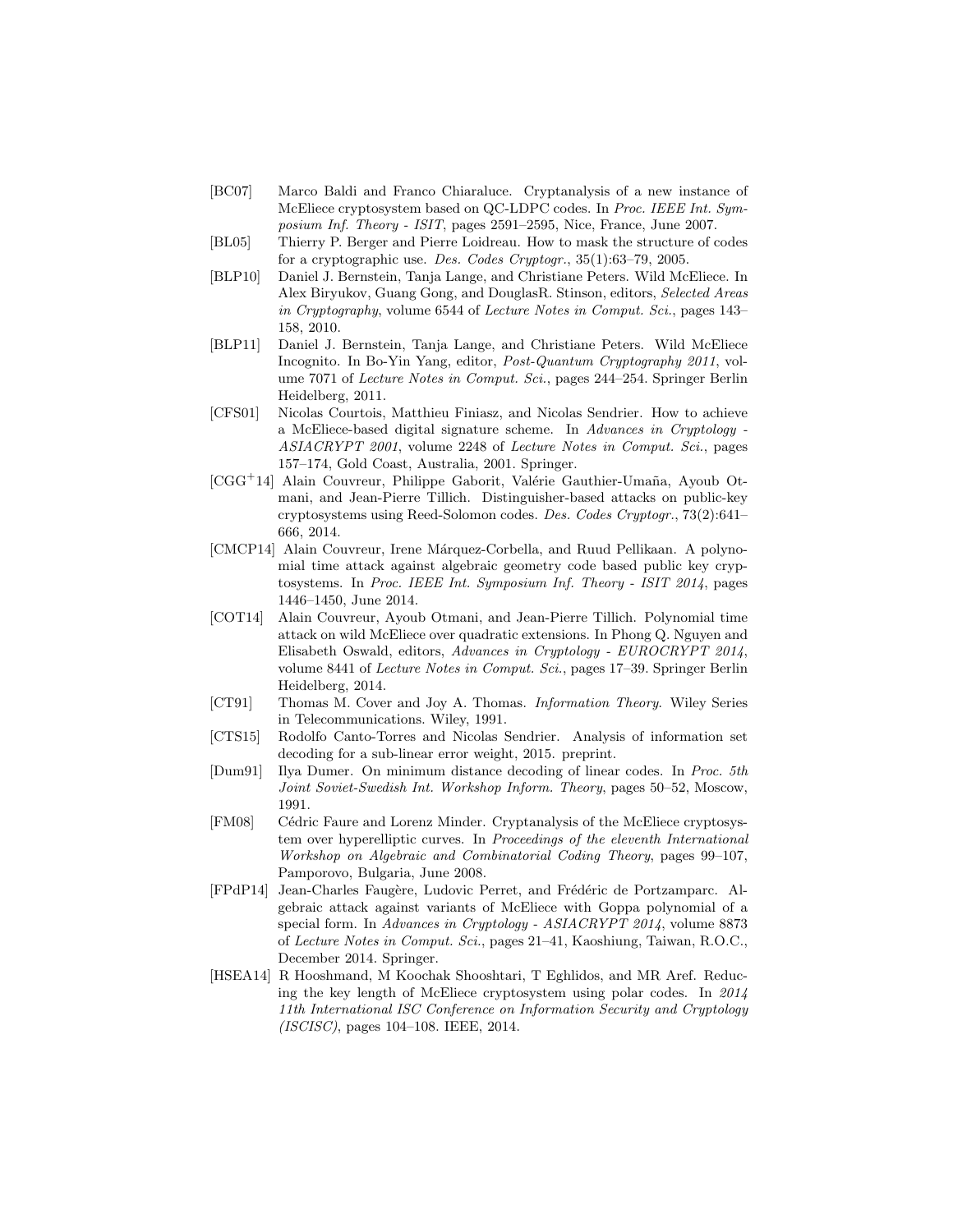- [JM96] Heeralal Janwa and Oscar Moreno. McEliece public key cryptosystems using algebraic-geometric codes. Des. Codes Cryptogr., 8(3):293–307, 1996.
- [Kra91] David Kravitz. Digital signature algorithm. US patent 5231668, July 1991.
- [KU10] Satish B. Korada and Rüdiger Urbanke. Polar codes are optimal for lossy source coding. IEEE Trans. Inform. Theory, 56(4):1751–1768, 2010.
- [LJ12] Carl Löndahl and Thomas Johansson. A new version of McEliece PKC based on convolutional codes. In Information and Communications Security, ICICS, volume 7168 of Lecture Notes in Comput. Sci., pages 461–470. Springer, 2012.
- [LT13] Grégory Landais and Jean-Pierre Tillich. An efficient attack of a McEliece cryptosystem variant based on convolutional codes. In P. Gaborit, editor, Post-Quantum Cryptography'13, volume 7932 of Lecture Notes in Comput. Sci., pages 102–117. Springer, June 2013.
- [McE78] Robert J. McEliece. A Public-Key System Based on Algebraic Coding Theory, pages 114–116. Jet Propulsion Lab, 1978. DSN Progress Report 44.
- [Mn07] Lorenz Mi nder. Cryptography based on error correcting codes. PhD thesis, Ecole Polytechnique Fédérale de Lausanne, 2007.
- [MS86] Florence J. MacWilliams and Neil J. A. Sloane. The Theory of Error-Correcting Codes. North–Holland, Amsterdam, fifth edition, 1986.
- [MS07] Lorenz Minder and Amin Shokrollahi. Cryptanalysis of the Sidelnikov cryptosystem. In Advances in Cryptology - EUROCRYPT 2007, volume 4515 of Lecture Notes in Comput. Sci., pages 347–360, Barcelona, Spain, 2007.
- [MTSB12] Rafael Misoczki, Jean-Pierre Tillich, Nicolas Sendrier, and Paulo S. L. M. Barreto. MDPC-McEliece: New McEliece variants from moderate density parity-check codes. IACR Cryptology ePrint Archive, Report2012/409, 2012, 2012.
- [Nie86] Harald Niederreiter. Knapsack-type cryptosystems and algebraic coding theory. Problems of Control and Information Theory, 15(2):159–166, 1986.
- [OT12] Ayoub Otmani and Jean-Pierre Tillich. On the Design of Code-Based Signatures. In Code-based Cryptography Workshop (CBC 2012), Lyngby, Denmark, May 2012.
- [OTD08] Ayoub Otmani, Jean-Pierre Tillich, and Léonard Dallot. Cryptanalysis of McEliece cryptosystem based on quasi-cyclic LDPC codes. In Proceedings of First International Conference on Symbolic Computation and Cryptography, pages 69–81, Beijing, China, April 28-30 2008. LMIB Beihang University.
- [PR97] Erez Petrank and Ron. Roth. Is code equivalence easy to decide? IEEE Trans. Inform. Theory, 43(5):1602–1604, 1997.
- [RSA78] Ronald L. Rivest, Adi Shamir, and Leonard M. Adleman. A method for obtaining digital signatures and public-key cryptosystems. Commun. ACM, 21(2):120–126, 1978.
- [Sen00] Nicolas Sendrier. Finding the permutation between equivalent linear codes: The support splitting algorithm. IEEE Trans. Inform. Theory, 46(4):1193– 1203, 2000.
- [Sho97] Peter W. Shor. Polynomial-time algorithms for prime factorization and discrete logarithms on a quantum computer. SIAM J. Comput., 26(5):1484– 1509, 1997.
- [Sid94] Vladimir Michilovich Sidelnikov. A public-key cryptosytem based on Reed-Muller codes. Discrete Math. Appl., 4(3):191–207, 1994.
- [SK14] Sujan Raj Shrestha and Young-Sik Kim. New McEliece cryptosystem based on polar codes as a candidate for post-quantum cryptography. In 2014 14th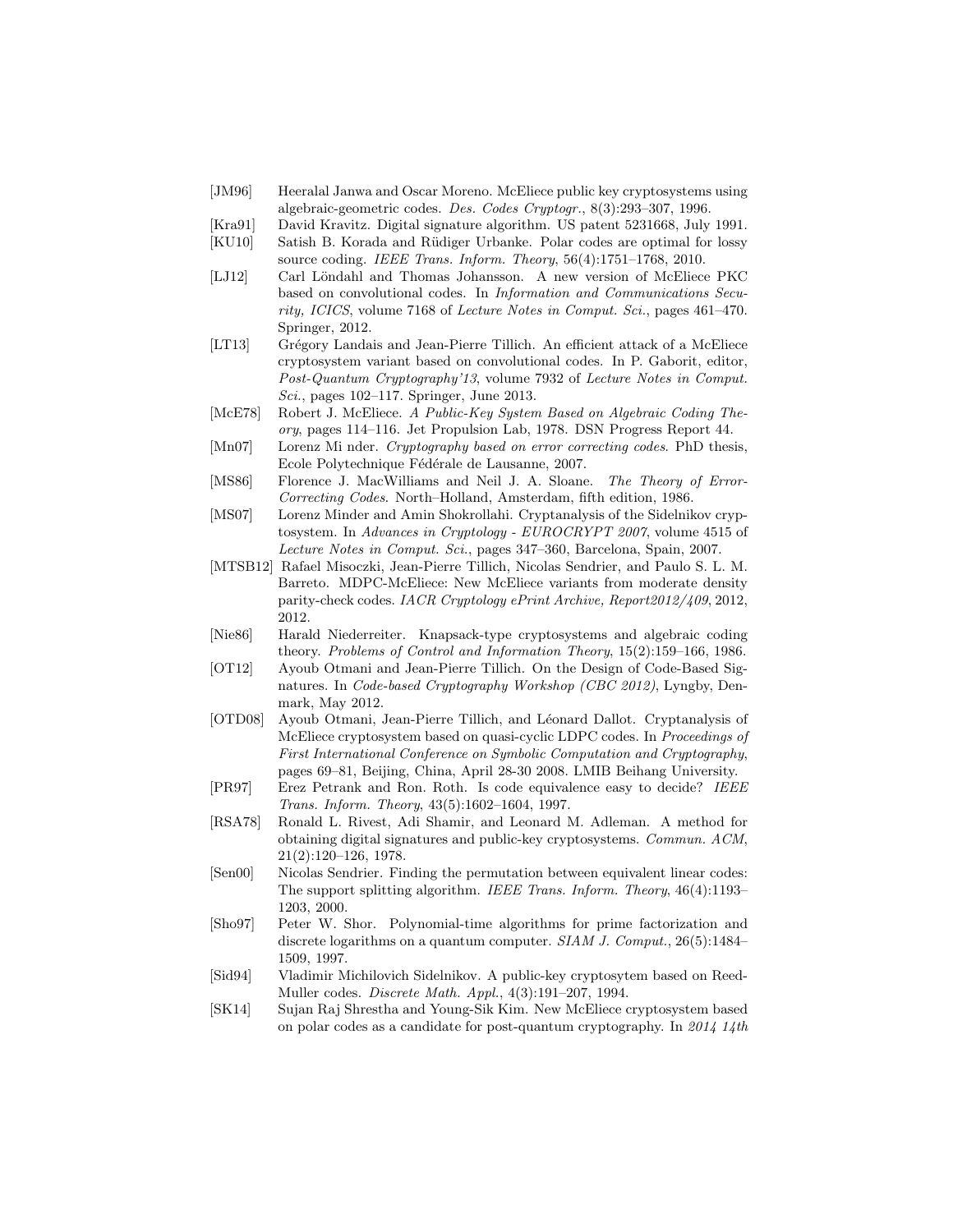International Symposium on Communications and Information Technologies (ISCIT), pages 368–372. IEEE, 2014.

- [SS92] Vladimir Michilovich Sidelnikov and S.O. Shestakov. On the insecurity of cryptosystems based on generalized Reed-Solomon codes. Discrete Math. Appl., 1(4):439–444, 1992.
- [Ste88] Jacques Stern. A method for finding codewords of small weight. In G. D. Cohen and J. Wolfmann, editors, Coding Theory and Applications, volume 388 of Lecture Notes in Comput. Sci., pages 106–113. Springer, 1988.
- [Wie10] Christian Wieschebrink. Cryptanalysis of the Niederreiter public key scheme based on GRS subcodes. In Post-Quantum Cryptography 2010, volume 6061 of Lecture Notes in Comput. Sci., pages 61–72. Springer, 2010.

## A Proofs of the results of Section 3

#### A.1 Proof of Proposition 2

In order to prove this result, we first prove a few lemmas about the partial order we introduced.

**Lemma 2.** For all f and g in M,  $f \preceq g$  if and only if  $\check{f} \succeq \check{g}$ .

*Proof.* Let  $f = x_{i_1} \ldots x_{i_s}$  and  $g = x_{j_1} \ldots x_{j_t}$  with  $s \leq t$  and  $i_1 < \cdots < i_s$ ,  $j_1 < \cdots < j_t$ . Then we have two cases:

– if deg f = deg g then by definition of the order we have  $i_{\ell} \leqslant j_{\ell}$  for all  $j = 1, \ldots, s$ . Consider the  $\ell$ -th variable  $x_{i'_\ell}$  in the monomial  $\check{f}$  and the  $\ell$ -th variable  $x_{j'_\ell}$  in the monomial  $\check{g}$ . Let us define

$$
\varphi(u) \stackrel{\text{def}}{=} \ell - 1 + \#\{i_a : i_a \leq u\}
$$
  

$$
\gamma(u) \stackrel{\text{def}}{=} \ell - 1 + \#\{j_a : j_a \leq u\}
$$

Observe now that

(i) since  $\varphi(u+1)$  is either equal to  $\varphi(u)$  or to  $\varphi(u)+1$  and since  $\varphi(0)\geqslant 0$ ,  $\varphi(m-1) \leq m-1$ , there exists at least one u such that  $\varphi(u) = u$ ,

(ii) when  $\varphi(u) = u$  this means that there exist exactly  $\ell$  variables  $x_b$  for b in  $\{0, 1, \ldots, u\}$  that belong to the monomial  $\hat{f}$ .

All this implies that  $i'_\ell$  is the smallest index u such that  $\varphi(u) = u$  (or what amounts to the same it is the smallest index u such that  $\varphi(u) \leq u$ . A similar property holds for  $j'_{\ell}$ . In other words

$$
i'_{\ell} = \min\{u : \varphi(u) \leqslant u\} \tag{2}
$$

$$
j'_{\ell} = \min\{u : \gamma(u) \leqslant u\} \tag{3}
$$

From the fact that  $j_a \geq i_a$  for all  $a$  in  $\{1, \ldots, s\}$  we have that for all indices  $\boldsymbol{u}$ 

$$
\varphi(u) \geqslant \gamma(u) \tag{4}
$$

On the other hand, we know that  $i'_{\ell} = \varphi(i'_{\ell})$ , where the righthand term is larger than or equal to  $\gamma(i'_\ell)$  by using (4). Therefore  $\gamma(i'_\ell) \leq i'_\ell$ , and by using (3) we deduce that  $j'_\ell \leqslant i'_\ell.$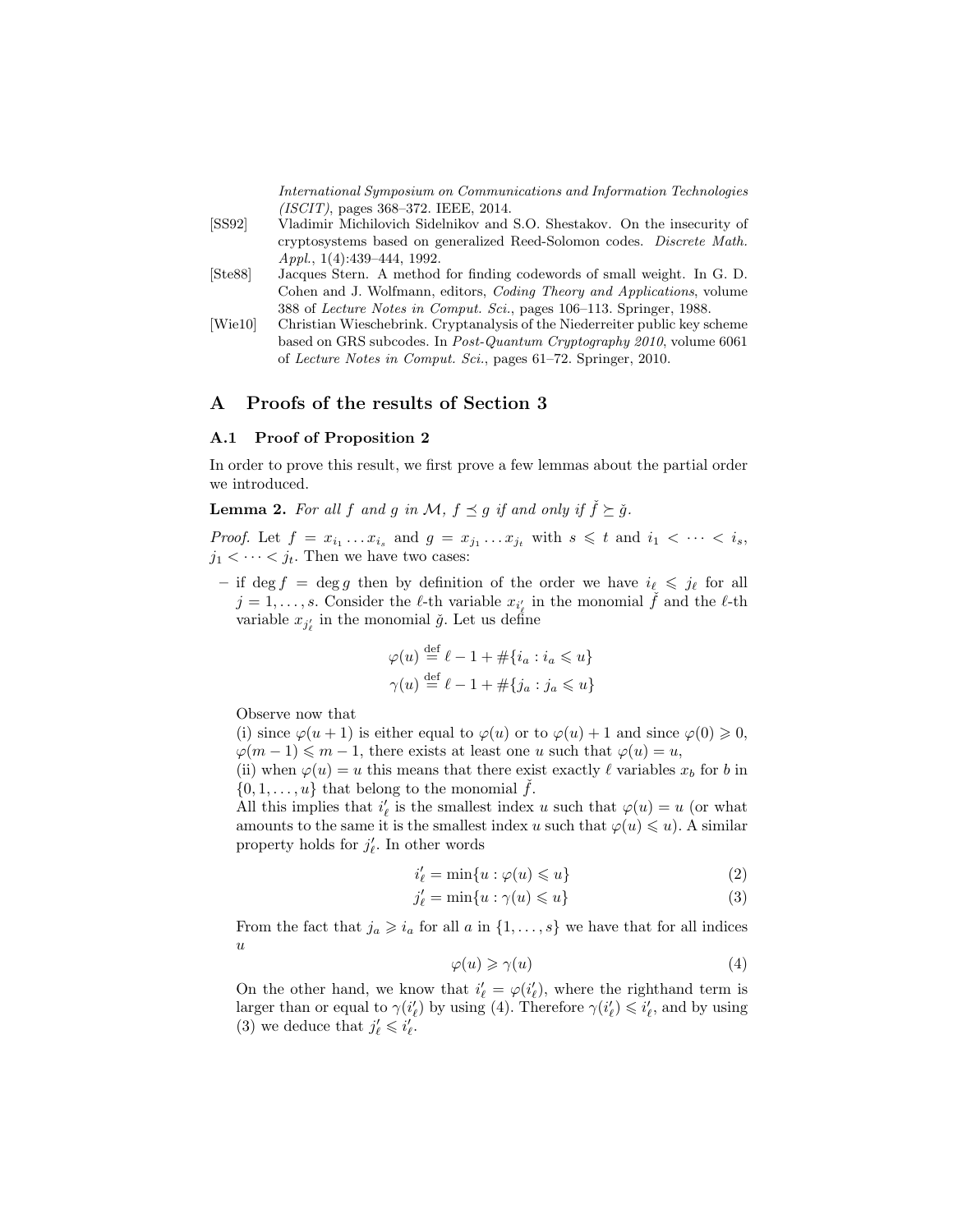– if deg f < deg g then by definition of the order:  $f \preceq g \Leftrightarrow \exists g_1 \in \mathcal{M}$  s.t.  $g = g_1 g_2$  with  $\deg g_1 = \deg f$  and  $f \preceq g_1$ . From the first case we deduce that  $\check{f} \succeq \check{g}_1$ . On the other hand one checks immediately that  $\check{g}_1 \succeq \check{g}$ . From these two inequalities we deduce  $\check{f} \succeq \check{g}$ .

**Corollary 2.** Let  $I \subseteq \mathcal{M}$  be a decreasing set then  $\mathcal{M} \setminus I$  is a decreasing set.

*Proof.* Let h be a monomial that belongs to  $\mathcal{M} \setminus I$ , and let g be a monomial such that  $g \preceq h$ . If  $g \notin \mathcal{M} \setminus I$  then it would mean that there exists  $f \in I$  such that  $g = \check{f}$ . This means that  $\check{f} \preceq h$  and by using Lemma 2 we would get  $\check{h} \preceq \check{f} = f$ . Since I is a decreasing set,  $\check{h} \in I$ , that is to say,  $\check{h} = h \in \check{I}$  which contradicts the assumption. Therefore  $\mathcal{M} \setminus I$  is a decreasing set.

These lemmas can now be used to prove Proposition 2 that we recall below.

**Proposition.** Let  $\mathscr{C}(I)$  be a decreasing monomial code, then its dual is a decreasing monomial code given by

$$
\mathscr{C}(I)^{\perp}=\mathscr{C}(\mathcal{M}\setminus \check{I}).
$$

Proof. As  $|\check{I}| = |I|$ , we have dim  $\mathscr{C}(\mathcal{M} \setminus \check{I}) = |\mathcal{M}| - |\check{I}| = |\mathcal{M}| - |I| = 2^m \dim \mathscr{C}(I) = \dim \mathscr{C}(I)^{\perp}$ , so we need to prove only one inclusion.

Let  $f \in \mathcal{M} \setminus I$  and consider  $g \in I$ . Notice that

 $\langle$  ev(f), ev(q)  $>=\langle$  ev(fq), ev(1)  $>$ 

where  $\langle , . \rangle$  stands for the standard inner product in  $\{0, 1\}^{2^m}$ where  $\langle \,\cdot\,,.\rangle$  stands for the standard inner product in  $\{0,1\}^{2^m}$ :  $\langle x,y \rangle = \sum_i x_i y_i$ . Observe now that  $fg$  is a monomial and that the only monomial whose evaluation is not orthogonal (with respect to  $\langle \cdot, \cdot \rangle$ ) to the all 1 vector is the "full" monomial  $x_1 \ldots x_m$ . Assume now that we are in such a case:  $fg = x_1 \cdots x_m$ . This means that  $\check{g}$  is a divisor of f. A divisor of a monomial is always smaller than or equal to this monomial with our definition of order. Therefore  $\check{g} \preceq f$ . From Corollary 2 we know that  $\mathcal{M} \setminus I$  is a decreasing set and that this would imply  $\check{g} \in \mathcal{M} \setminus I$ . This would imply that  $\check{g} = g$  would belong to  $\check{\mathcal{M}} \setminus I = \mathcal{M} \setminus I$ . This would contradict the assumption that  $g$  belongs to  $I$ . Therefore we proved by contradiction that  $\mathscr{C}(\mathcal{M} \setminus \check{I}) \subseteq \mathscr{C}(I)^{\perp}$ .

#### A.2 Proof of Theorem 1

Let us recall this theorem:

Theorem. The permutation group of a decreasing monomial code in m variables contains  $\mathbb{LT}\mathbb{A}_m$ .

*Proof.* Let  $\mathscr{C}(I)$  be a decreasing monomial code and let  $\pi$  be in  $\mathbb{LTA}_m$ . Consider x in  $\mathbb{F}_2^m$ . Let  $x' \stackrel{\text{def}}{=} \pi(x)$ . There exist binary numbers  $a_{ij}$  and  $\varepsilon_i$  such that for any i in  $\{0, \ldots, m-1\}$  we have

$$
x_i' = x_i + \sum_{j
$$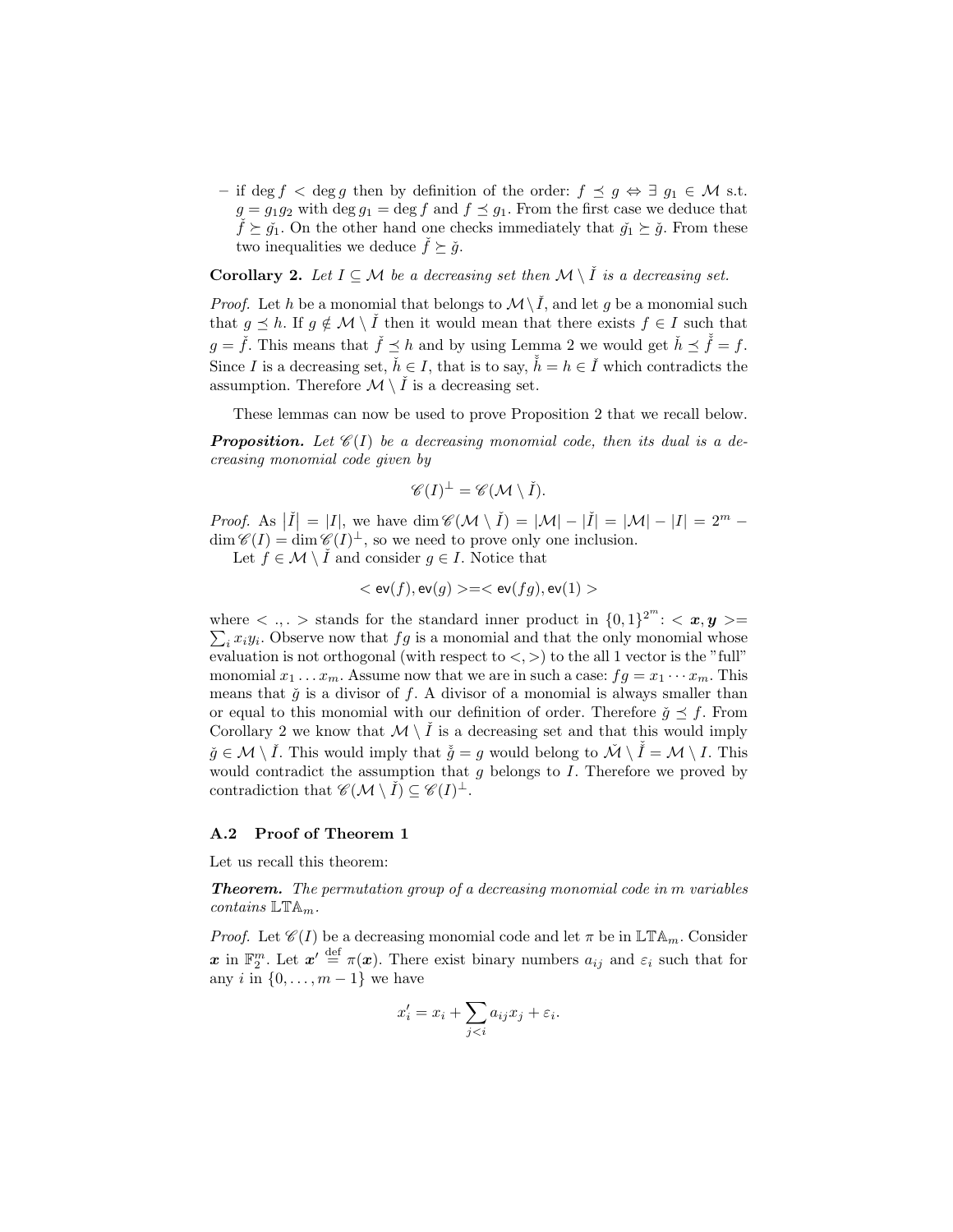An affine permutation  $\pi$  acts also in a natural way on monomials, with its action being defined by

$$
\pi(x_{i_1}\ldots x_{i_s})\stackrel{\text{def}}{=} x'_{i_1}\ldots x'_{i_s}.
$$

In other words the action of an affine permutation  $\pi$  on a monomial f is given by  $f \circ \pi$ . Observe that this action is such that

$$
\operatorname{ev}(f)^{\pi} = \operatorname{ev}(f \circ \pi).
$$

Choose now a monomial  $f$  in  $I$  and use the observation above. We can expand  $f \circ \pi$  and verify that it is a sum of monomials that are smaller than f with respect to the order  $\preceq$  that we introduced. Since I is a decreasing set, then all these monomials belong to I as well and therefore we obviously have that  $ev(f \circ \pi)$  is also in  $\mathscr{C}(I)$ .  $\mathscr{C}(I)$  is therefore invariant by  $\pi$ .

#### A.3 Proof of Proposition 3

Let  $\mathscr{C}(I)$  be a decreasing monomial code. Let us start by proving Point (i), namely that the minimum distance of  $\mathscr{C}(I)$  is equal to  $2^{m-r_{+}(\mathscr{C}(I))}$ . This follows on the spot by noticing that  $r_+$  is also the largest degree of a monomial in I. If we consider the evaluation of this monomial we obtain a codeword of weight  $2^{m-r_{+}(\mathscr{C}(I))}$ . This implies that the minimum distance of  $\mathscr{C}(I)$  is smaller than or equal to this quantity. On the other hand, the minimum distance of  $\mathcal{C}(I)$ is larger than or equal to the minimum distance of  $\mathcal{R}(r_{+}, m)$  which is equal to  $2^{m-r+(\mathscr{C}(I))}$  by using Theorem 2. This implies our claim.

Consider now the second point that we recall below

$$
r_{-}(\mathscr{C}(I)^{\perp}) = m - 1 - r_{+}(\mathscr{C}(I))
$$
\n<sup>(5)</sup>

$$
r_{+}(\mathscr{C}(I)^{\perp}) = m - 1 - r_{-}(\mathscr{C}(I))
$$
\n(6)

This follows immediately from Proposition 2:  $\mathscr{C}(I)^{\perp} = \mathscr{C}(\mathcal{M} \setminus I)$  and the alternative definitions of  $r_-(\mathscr{C}(I)^{\perp})$  and of  $r_+(\mathscr{C}(I)^{\perp})$  which are respectively the largest degree r such that all monomials of degree r are monomials in  $\mathcal{M} \setminus I$  and the largest degree of a monomial that belongs to  $\mathcal{M} \setminus I$ .

The third point, namely that the minimum distance of  $\mathscr{C}(I)^{\perp}$  is equal to  $2^{r-(\mathscr{C}(I))+1}$  is a straightforward of Point(i) applied to the monomial code  $\mathscr{C}(I)^{\perp}$ and by using (6).

#### A.4 Proof of Proposition 3

Here we want to prove that any minimum weight codeword  $c$  in a decreasing monomial code  $\mathscr{C}(I)$  can be written as  $\mathbf{c} = \mathbf{ev}(f)^{\pi}$  where f is a monomial in I and  $\pi$  an element of  $\mathbb{LT}\mathbb{A}_m$ .

Note that from Proposition 3 we know that a minimum weight codeword of  $\mathscr{C}(I)$  is also a minimum codeword of  $\mathscr{R}(r_{+}(\mathscr{C}(I)), m)$ . For simplicity we will simply write  $r_+$  for  $r_+(\mathscr{C}(I))$  from now on. By using Theorem 2, we know that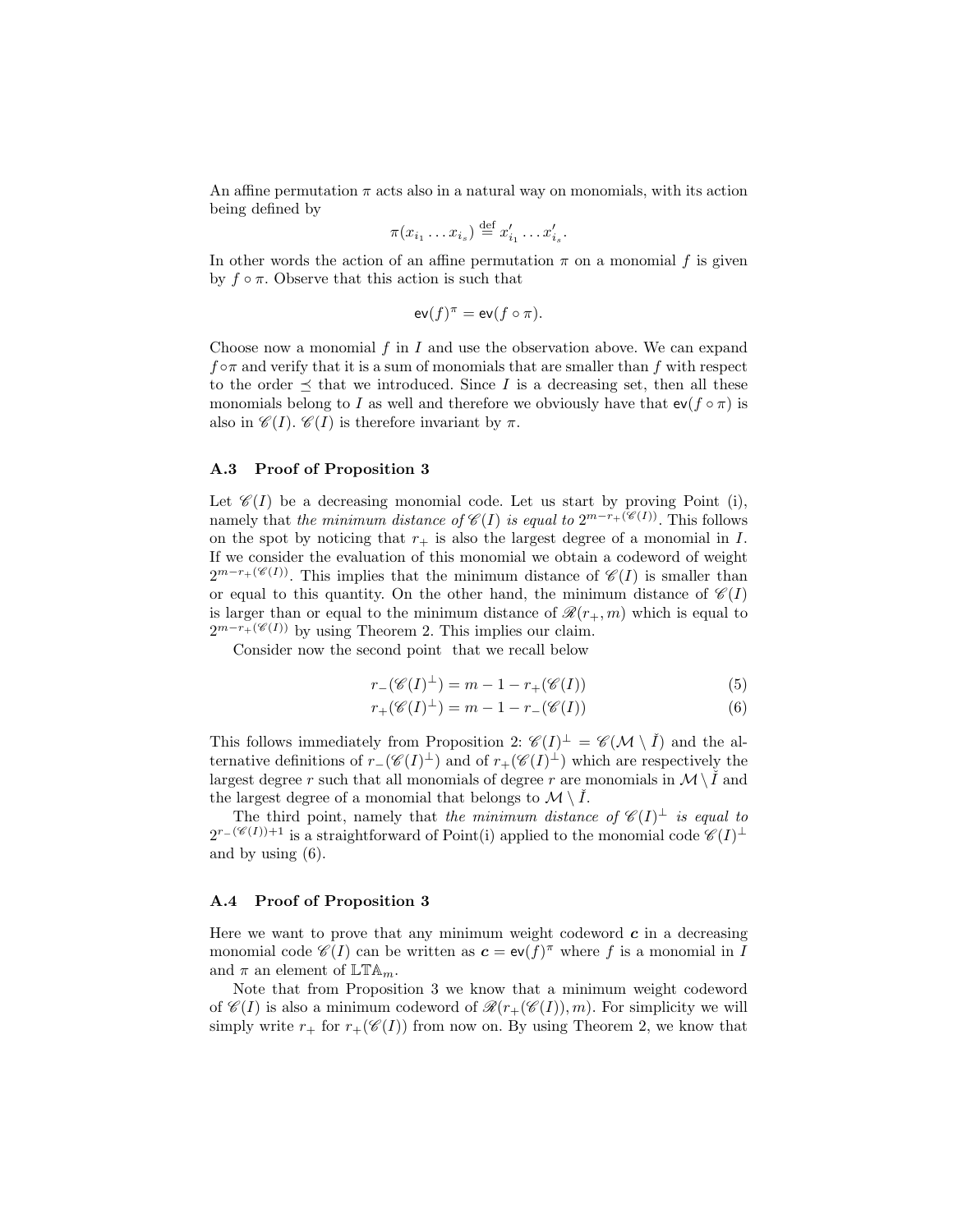c can be written as the evaluation of the product of  $r_{+}$  independent affine forms  $x'_0 \stackrel{\text{def}}{=} \varepsilon_0 + \sum_j a_{0j} x_j, \cdots, x'_{r_+-1} \stackrel{\text{def}}{=} \varepsilon_{r_+-1} + \sum_j a_{r_+-1,j} x_j$  where the  $\varepsilon_i$ 's are elements of the binary field  $\mathbb{F}_2$ . We claim now that there are  $r_+$  independent affine forms  $x_{0}^{n}, \ldots, x_{r_{+}-1}^{n}$  such that:

- (i)  $ev(x'_0 \dots x'_{r_+-1}) = ev(x''_0 \dots x''_{r_+-1}),$
- (ii) for all  $i \in \{0, \ldots, r_{+} 1\}$  we have that the  $x^{\nu}$ <sub>i</sub>'s can be written as  $\varepsilon'_{i}$  +  $\sum_{j < \varphi(i)} a'_{\varphi(i),j} x_j$ , where  $\varphi$  is some permutation of  $\{0, 1, \ldots, m-1\}$  and the  $\varepsilon_i'$ 's and  $a'_{\varphi(i),j}$  are binary.

This is easy to check by considering the affine form  $x_i'$  that involves the "largest" variable  $x_j$  (the one consisting of the largest index j). Let  $x_{j_0}$  be this variable. We may assume without loss of generality that this is  $x'_0$ . We can check now that

$$
\mathsf{ev}(x_0'x_1' \ldots x_{r_+-1}') = \mathsf{ev}(x_0'x_1''' \ldots x_{r_+-1}'''),
$$

where  $x_i''' = x_i' - x_0' - 1$  if  $x_i'$  involves the variable  $x_{j_0}$  and  $x_i''' = x_i'$  otherwise. Observe now that the  $r_{+} - 1$  affine forms  $x_1'''', \ldots, x_{r_{+}-1}'''$  involve only variables  $x_j$  which are such that  $j < j_0$ . We can carry on this process with these  $r_{+}$  – 1 (independent) affine forms  $x^{m}$ <sub>1</sub>, ...,  $x_{r_{+}-1}^{'''}$  by considering the variable  $x_j$  which is the largest among the variables that are involved in these affine forms and so on and so forth. We end up with  $r_+$  affine forms  $x''_0, \ldots, x''_{r_+-1}$ which have exactly the aforementioned properties (i) and (ii). Consider the monomial  $x_{j_0} \dots x_{j_{r_+ - 1}}$  which is the product of the "largest" variable  $x_j$  in each of these  $x^{\prime\prime}$  is. This monomial has to belong to I and we obviously have  $ev(x_{0}^{n}...x_{r_{+}-1}) = ev(\pi(x_{j_{0}}...x_{j_{r_{+}-1}}))$  for some  $\pi$  in  $\mathbb{LTA}_{m}$ . This proves our theorem.

## B Proof of the results of Section 4

#### B.1 Proof of Theorem 4

We will first begin this proof by proving a general result about the dual of shortened monomial codes.

**Lemma 3.** Let  $\mathcal{C}(I)$  be a decreasing monomial code and  $g \in I$ . Let supp(g) be the support of  $ev(g)$ . We denote by  $E\left(\mathcal{S}_{supp(g)}(\mathscr{C}(I))\right)^{\perp}$  the dual of the shortened code in supp $(g)$  that we have extended by zeros in the positions in which we have shortened the code. Then

$$
E\left(\mathcal{S}_{\text{supp}(g)}\left(\mathscr{C}(I)\right)\right)^\perp = \{\text{ev}((1+g)f) : f \in \mathcal{M} \setminus \check{I}\}
$$

Proof. Recall that we have

$$
\left(\mathcal{S}_{\text{supp}(g)}\left(\mathscr{C}(I)\right)\right)^\perp = \mathcal{P}_{\text{supp}(g)}\left(\mathscr{C}(I)^\perp\right)
$$

We know that  $\mathscr{C}(I)^{\perp} = \mathscr{C}(\mathcal{M} \setminus I)$ . The lemma follows from this and the fact the  $ev(1 + g)$  takes value 1 on the complementary of  $supp(g)$  and 0 on  $supp(g)$ .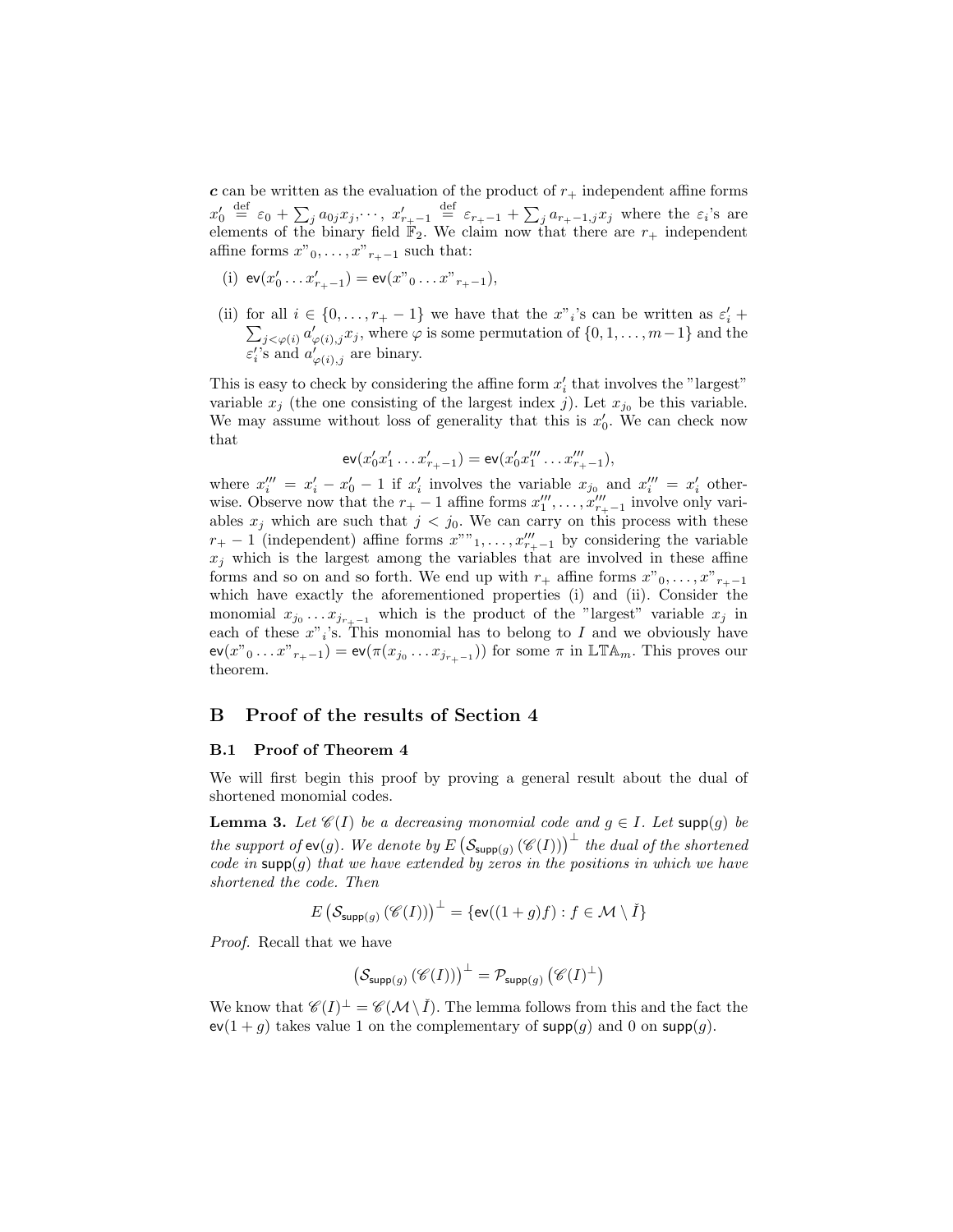The following notation turns out to be convenient.

**Notation 2.** For a monomial  $g = x_{i_1} \ldots x_{i_s}$ , its set of indices  $Ind(g)$  is given by  $\{i_1, \ldots, i_s\}$  and its intersection  $g \wedge h$  with a monomial h is given by

$$
g \wedge h \stackrel{def}{=} \Pi_{i \in Ind(g) \cap Ind(h)} x_i.
$$

We will also need the following result that is only a slight generalization of  $[Mn07,$ Prop. 6, p.69] (and our proof will follow closely the proof of this proposition).

**Lemma 4.** Let g be some monomial of degree  $s \geq 1$ . Denote by supp(g) the support of  $ev(g)$ , then the minimum distance of  $(S_{supp(g)}(\mathscr{C}(I)))^{\perp}$  is greater than or equal to  $2<sup>r</sup>$ . If the minimum distance is equal to  $2<sup>r</sup>$  then there exists a monomial h in  $\mathcal{M} \setminus \check{I}$  such that

- (i) the number of variables of  $h \wedge g$  is  $s 1$ ,
- (ii) the number of variables of  $h \wedge \check{g}$  is  $m r_- s$ .

*Proof.* Let us take a nonzero codeword of  $\mathcal{C}(I)^{\perp}$ , say that is the evaluation of some polynomial f, which is in this case of degree at most  $m - 1 - r_-\$ . Write  $f = \sum_j m_j$  as a sum of monomials. Then  $\tilde{f} \stackrel{\text{def}}{=} \sum_{j:g\nmid m_j} m_j$  is defined as the polynomial where we have removed from the monomial expression of f all monomials that are divisible by g. Since  $(\mathcal{S}_{\text{supp}(g)}(\mathscr{C}(I)))^{\perp} = \mathcal{P}_{\text{supp}(g)}(\mathscr{C}(I)^{\perp}),$ we want to prove that the evaluation of f on  $\{0,1\}^m \setminus \text{supp}(g)$  is either zero or of weight  $\geq 2^{r-1}$ . Notice that the evaluation on  $\{0, 1\}^m \setminus \text{supp}(g)$  coincides with the evaluation of  $f$ .

Let us assume that  $g = x_0 \dots x_{s-1}$ . With this choice, let us pick a monomial of f that has maximum degree in  $x_s, \ldots, x_{m-1}$ . Let d be this degree (in  $x_s, \ldots, x_{m-1}$ ).  $\tilde{f}$  can be written as

$$
\tilde{f} = mu(x_0, \dots, x_{s-1}) + v(x_0, \dots, x_{m-1}),
$$

where m is a monomial of degree d in  $x_s, \ldots, x_{m-1}$ . We take here in the monomials whose sum is equal to  $f$  all monomials that are divisible by  $m$  and  $u$  is just the sum of these monomials divided by  $m$ . Let  $d'$  be the degree of  $u$  which is necessarily smaller than  $s$  since  $f$  does not contain any monomial divisible by g.

Notice that  $u(x_0 \ldots x_{s-1})$  is non zero in at least  $2^{s-d'} - 1$  entries if we do not count the  $(1, \ldots, 1)$  entry, since its evaluation is a codeword of  $\mathcal{R}(d', s)$ .

Call a "block" the set of points  $(x_0, \ldots, x_{m-1})$  which take a prescribed value on  $x_0, \ldots, x_{s-1}$ . The support supp(q) of g corresponds to the block  $x_0 =$  $1, \ldots, x_{s-1} = 1$ . Notice that the weight of  $ev(\tilde{f})$  restricted to a block (with the exception of the block  $x_0 = 1, \ldots, x_{s-1} = 1$ ) is at least  $2^{m-s-d}$ , since this restriction is a codeword of  $\mathcal{R}(d, m - s)$ . In other words the weight of  $ev(\tilde{f}(1 + g))$ is lower-bounded by

$$
|\mathrm{ev}(\tilde{f})(1+g)|\geqslant 2^{m-s-d}(2^{s-d'}-1)\geqslant 2^{m-s-d}2^{s-d'}\frac{1}{2}=2^{m-d-d'-1}.
$$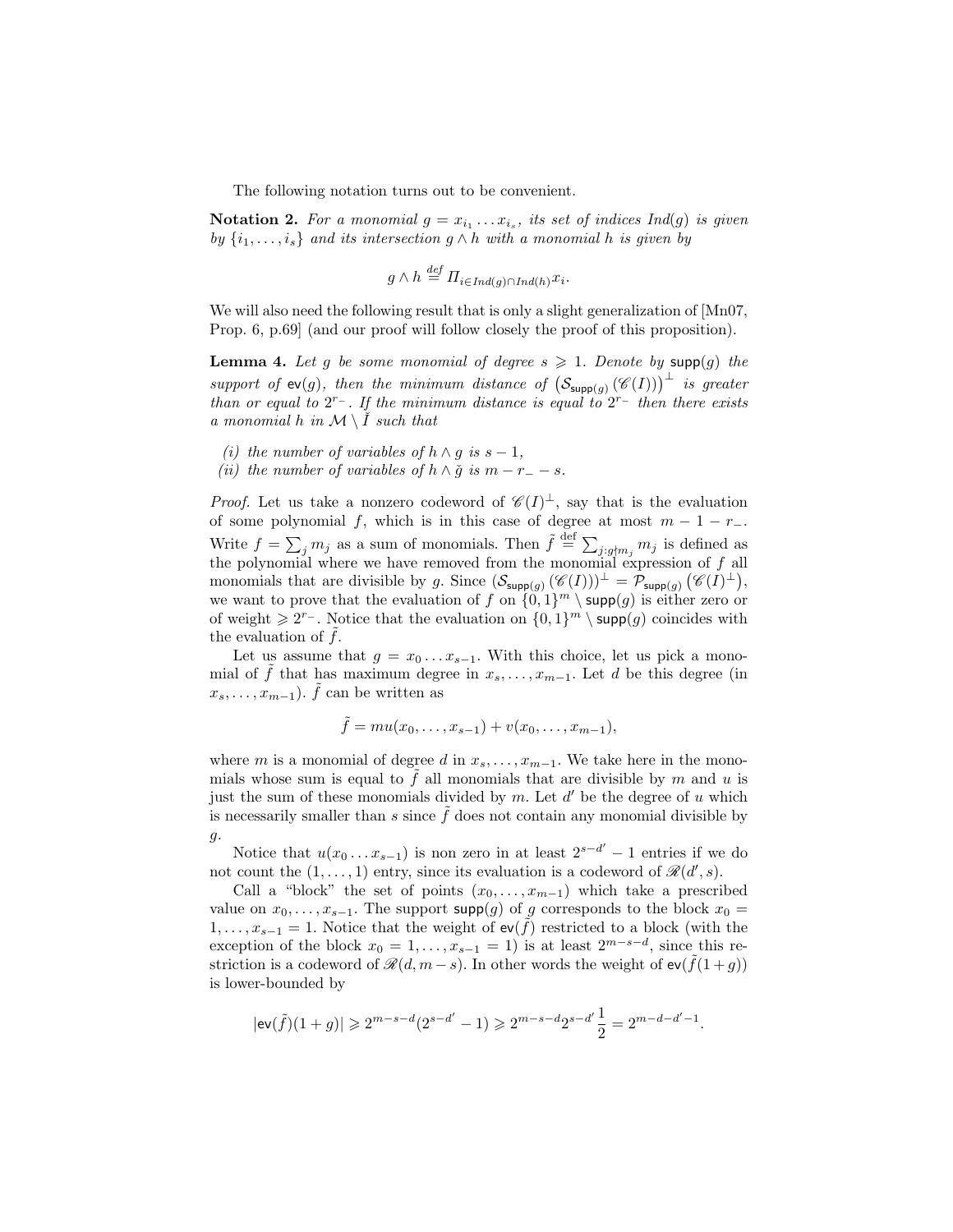Notice that we have  $d + d' \leq m - r - 1$  and therefore we finally obtain

$$
|\mathrm{ev}(\tilde{f})| \geq 2^{m - (m - r_- - 1) - 1} = 2^{r_-}.
$$

This proves the statement about the minimum distance in this case. A quick inspection of this proof shows that the only fact we used on  $g$  was that is is different from 1 (the particular form of  $q$  was only here to simplify notation), and therefore it also holds for all monomials g different from 1.

Assume now that the minimum distance of  $(S_{\text{supp}(g)}(\mathscr{C}(I)))^{\perp}$  is equal to  $2^{r}$ . By a quick inspection of this proof this means that deg  $u = s - 1$  and  $deg m = m - r - 1 - (s - 1) = m - r - s$ . Write u as a set of monomials  $u = \sum_j m'_j$  and choose m' as any monomial in this sum that is of degree  $s - 1$ . Obviously  $h \stackrel{\text{def}}{=} mm'$  is a monomial of degree  $s - 1 + m - r - s = m - r - 1$ that appears as a monomial in the sum  $\tilde{f} = \sum_j m_j$ . Therefore h is in  $\mathcal{M} \setminus \check{I}$ . Such an h has the aforementioned form.

We will now use this to prove Theorem 4. We recall its statement below.

**Theorem.** Let  $g = x_{i_1} \ldots x_{i_{r_+}}$  be a monomial of degree  $r_+$  in I. Denote by  $\mathsf{supp}(g)$  the support of  $\mathsf{ev}(g)$ , then the minimum distance of  $\bigl(\mathcal{S}_{\mathsf{supp}(g)}\left(\mathscr{C}(I)\right)\bigr)^\perp$  is equal to  $2^{r-1}$  if and only if there exists a monomial h in  $\mathcal{M} \setminus I$  such that:

- (i) the number of variables of h that are also variables of g is  $r_{+} 1$ ,
- (ii) the number of variables of h that are also variables of  $\check{g}$  is  $m r_- r_+$ .

*Proof.* First of all let us notice that the minimum distance of  $E(S_{\text{supp}(g)}(\mathscr{C}(I)))^{\perp}$ is the same as the minimum distance of  $(\mathcal{S}_{\text{supp}(g)} (\mathscr{C}(I)))^{\perp}$ . From Lemma 3 we know that any codeword in the first code can be written as  $ev((1+g)f)$ ) where f is polynomial which is a linear combination of monomials in  $\mathcal{M} \setminus I$ . Consider now that there is a monomial  $h$  satisfying the conditions above. Let us prove that the weight of  $ev((1 + g)h)$  is equal to  $2<sup>r</sup>$ . Let  $i<sub>0</sub>$  be the only index that is in Ind(g) but not in Ind(g  $\wedge h$ ). Observe now that

$$
(1+g)h = (1+x_{i_1}\dots x_{i_{r_+}})\prod_{i\in \text{Indg}\wedge h} x_i \prod_{i\in \text{Ind}(\check{g}\wedge h)} x_i
$$

$$
= (1+x_{i_0})\prod_{i\in \text{Ind}g\wedge h} x_i \prod_{i\in \text{Ind}(\check{g}\wedge h)} x_i
$$

$$
= (1+x_{i_0})h.
$$

Thus

$$
|\mathrm{ev}((1+g)h))|=|(\mathrm{ev}((1+x_{j_0})h)|=2^{m-(m-r_--1+1)}=2^{r_-}.
$$

By using the lower-bound on the minimum distance coming from Lemma 4 we obtain that the minimum distance of  $(S_{\text{supp}(g)} (\mathscr{C}(I)))^{\perp}$  is equal to  $2^{r}$ .

Assume now that the minimum distance of  $(\mathcal{S}_{\text{supp}(g)} (\mathscr{C}(I)))^{\perp}$  is equal to  $2^{r_{-}},$ then we can use Lemma 4 and obtain the aforementioned claim.